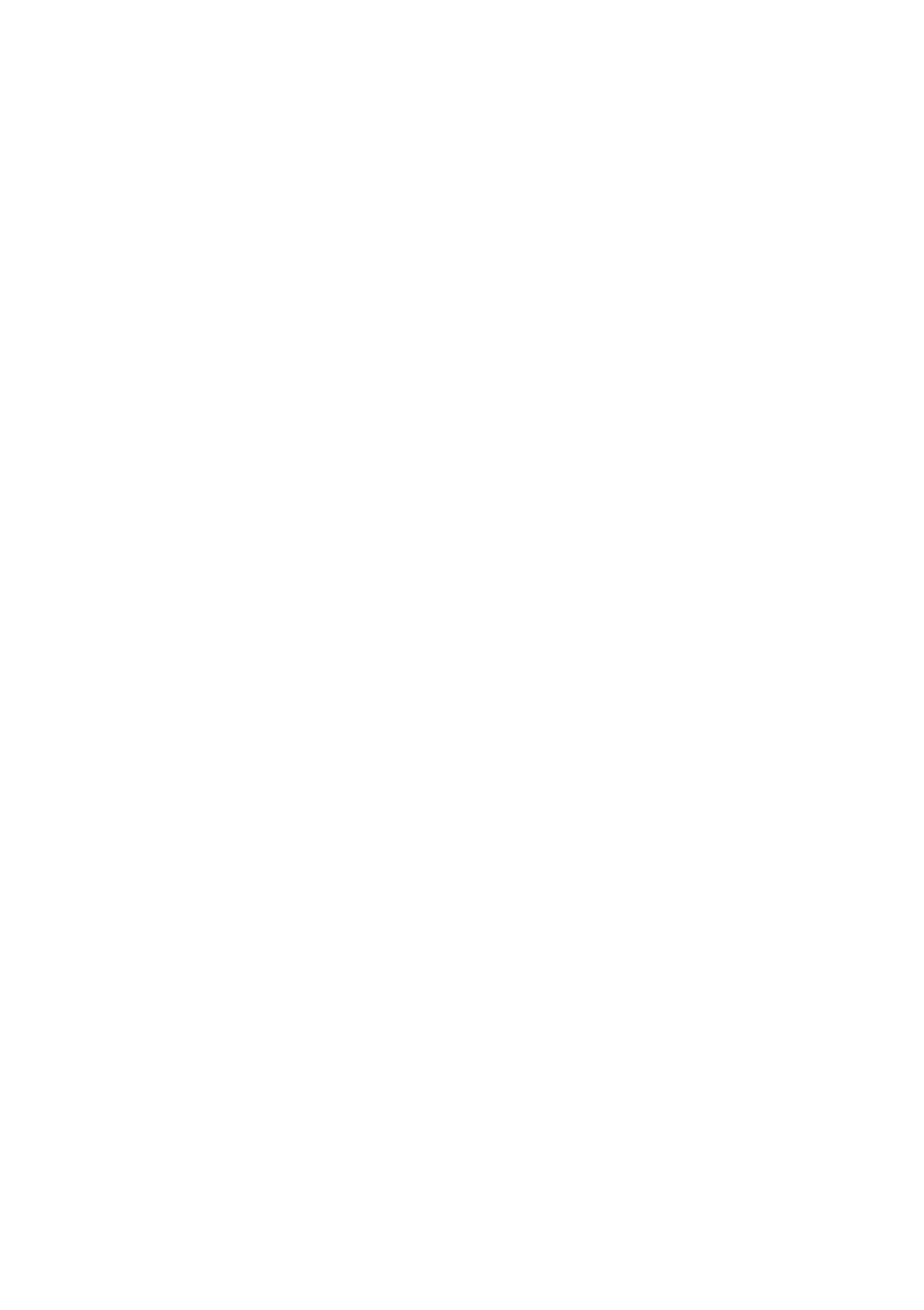# **CONTENTS**

| Corporate Information                                                             | 2              |
|-----------------------------------------------------------------------------------|----------------|
| Condensed Consolidated Statement of Profit or Loss                                | 3              |
| Condensed Consolidated Statement of Profit or Loss and Other Comprehensive Income | $\overline{4}$ |
| Condensed Consolidated Statement of Financial Position                            | 5              |
| Condensed Consolidated Statement of Changes in Equity                             | 7              |
| Condensed Consolidated Cash Flow Statement                                        | 8              |
| Notes to the Condensed Consolidated Financial Statements                          | 9              |
| Management Discussion and Analysis                                                | 23             |
| Disclosure of Interests                                                           | 28             |
| Corporate Governance                                                              | 32             |
| Other Information                                                                 | 33             |
|                                                                                   |                |

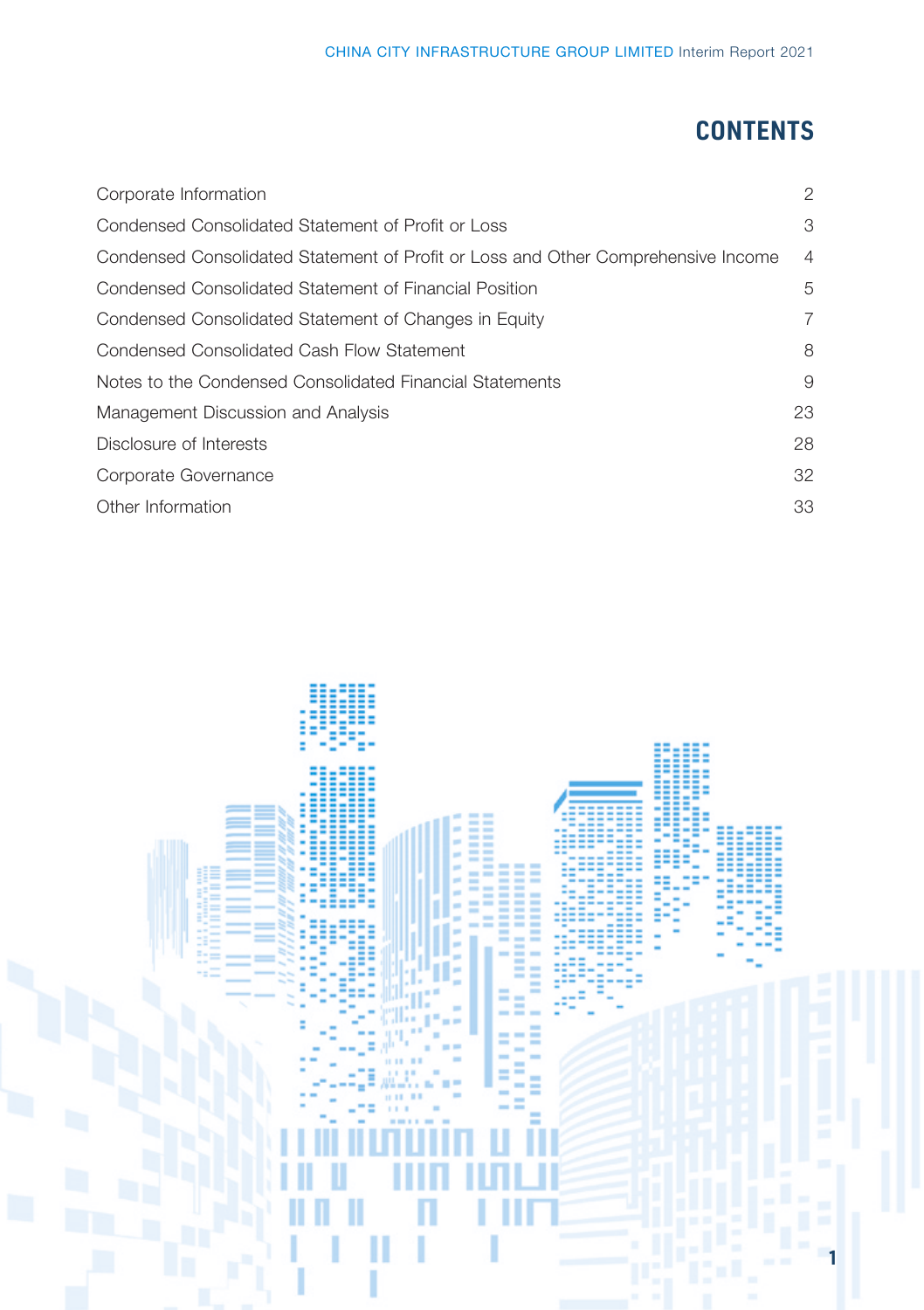# **CORPORATE INFORMATION CORPORATE INFORMATION**

# BOARD OF DIRECTORS

#### Executive Directors

Mr. Li Chao Bo (Chairman) Mr. Ji Jiaming Mr. Ye Tianfang (Chief Executive Officer)

#### Non-executive Director

Mr. Zhang Guiging

#### Independent non-executive Directors

Mr. Ng Chi Ho, Dennis Mr. Kwok Kin Wa Ms. Kwong Mei Wan, Cally

### AUDIT COMMITTEE

Mr. Ng Chi Ho, Dennis (Committee Chairman) Mr. Kwok Kin Wa Ms. Kwong Mei Wan, Cally

### REMUNERATION COMMITTEE

Mr. Kwok Kin Wa (Committee Chairman) Mr. Ng Chi Ho, Dennis Ms. Kwong Mei Wan, Cally

### NOMINATION COMMITTEE

Mr. Kwok Kin Wa (Committee Chairman) Mr. Ng Chi Ho, Dennis Ms. Kwong Mei Wan, Cally

### COMPANY SECRETARY

Mr. Chan Hoi Yin Anthony

### AUTHORISED REPRESENTATIVES

Mr. Li Chao Bo (Chairman) Mr. Chan Hoi Yin Anthony

### AUDITOR

Confucius International CPA Limited Certified Public Accountants

### **WEBSITE**

www.city-infrastructure.com

### REGISTERED OFFICE

Cricket Square Hutchins Drive P.O. Box 2681 Grand Cayman, KY1-1111 Cayman Islands

### PRINCIPAL BANKERS

Chiyu Banking Corporation Limited No. 78 Des Voeux Road Central Hong Kong

DBS Bank (Hong Kong) Limited 16th Floor, The Center No. 99 Queen's Road Central, Hong Kong

The Hong Kong and Shanghai Banking Corporation Limited Level 10, HSBC Main Building No. 1 Queen's Road Central, Hong Kong

#### HEAD OFFICE AND PRINCIPAL PLACE OF BUSINESS IN HONG KONG

Suite 6208, 62nd Floor Central Plaza 18 Harbour Road Wanchai, Hong Kong

### PRINCIPAL SHARE REGISTRAR AND TRANSFER OFFICE

Conyers Trust Company (Cayman) Limited Cricket Square Hutchins Drive P.O. Box 2681 Grand Cayman, KY1-1111 Cayman Islands

# HONG KONG SHARE REGISTRAR AND TRANSFER OFFICE

Tricor Tengis Limited Level 54, Hopewell Centre No. 183 Queen's Road East Hong Kong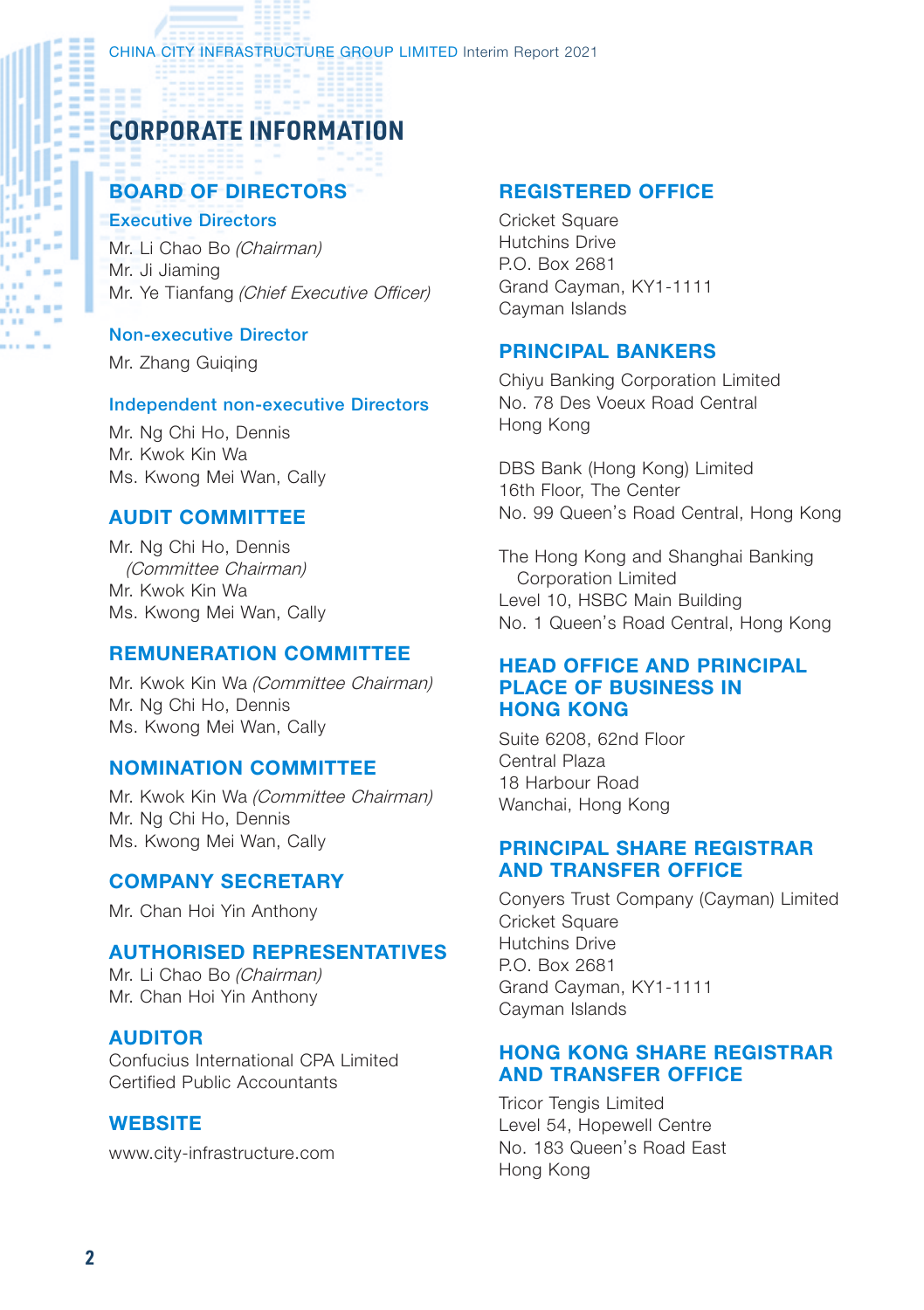# **CONDENSED CONSOLIDATED STATEMENT OF PROFIT OR LOSS**

For the six months ended 30 June 2021

|                                               |                | Six months ended 30 June               |                                 |  |  |
|-----------------------------------------------|----------------|----------------------------------------|---------------------------------|--|--|
|                                               | <b>Notes</b>   | 2021<br><b>HK\$'000</b><br>(unaudited) | 2020<br>HK\$'000<br>(unaudited) |  |  |
|                                               |                |                                        |                                 |  |  |
| Revenue                                       | 3              | 41,009                                 | 30,176                          |  |  |
| Cost of sales                                 |                | (18, 751)                              | (17, 914)                       |  |  |
|                                               |                |                                        |                                 |  |  |
| Gross profit<br>Fair value loss in respect of |                | 22,258                                 | 12,262                          |  |  |
| investment properties revaluation             |                | (33, 746)                              | (57, 027)                       |  |  |
| Share of result of a joint venture            |                |                                        | 1,035                           |  |  |
| Other operating income                        |                | 529                                    | 14,723                          |  |  |
| Other operating expenses                      |                | (26)                                   | (44)                            |  |  |
| Selling and distribution expenses             |                | (1, 173)                               | (1,586)                         |  |  |
| Administrative expenses<br>Finance costs      | $\overline{4}$ | (24, 101)                              | (22, 692)                       |  |  |
|                                               |                | (45, 267)                              | (57, 377)                       |  |  |
| Loss before tax                               |                | (81, 526)                              | (110, 706)                      |  |  |
| Income tax credit                             | 5              | 8,437                                  | 14,320                          |  |  |
|                                               |                |                                        |                                 |  |  |
| Loss for the period                           | 6              | (73,089)                               | (96, 386)                       |  |  |
| Attributable to:                              |                |                                        |                                 |  |  |
| Owners of the Company                         |                | (73,089)                               | (93, 734)                       |  |  |
| Non-controlling interests                     |                |                                        | (2,652)                         |  |  |
|                                               |                |                                        |                                 |  |  |
|                                               |                | (73,089)                               | (96, 386)                       |  |  |
|                                               |                |                                        |                                 |  |  |
|                                               |                | <b>HK Cents</b>                        | <b>HK Cents</b>                 |  |  |
| Loss per share                                |                |                                        |                                 |  |  |
| - Basic and diluted                           | 8              | (2.34)                                 | (3.00)                          |  |  |

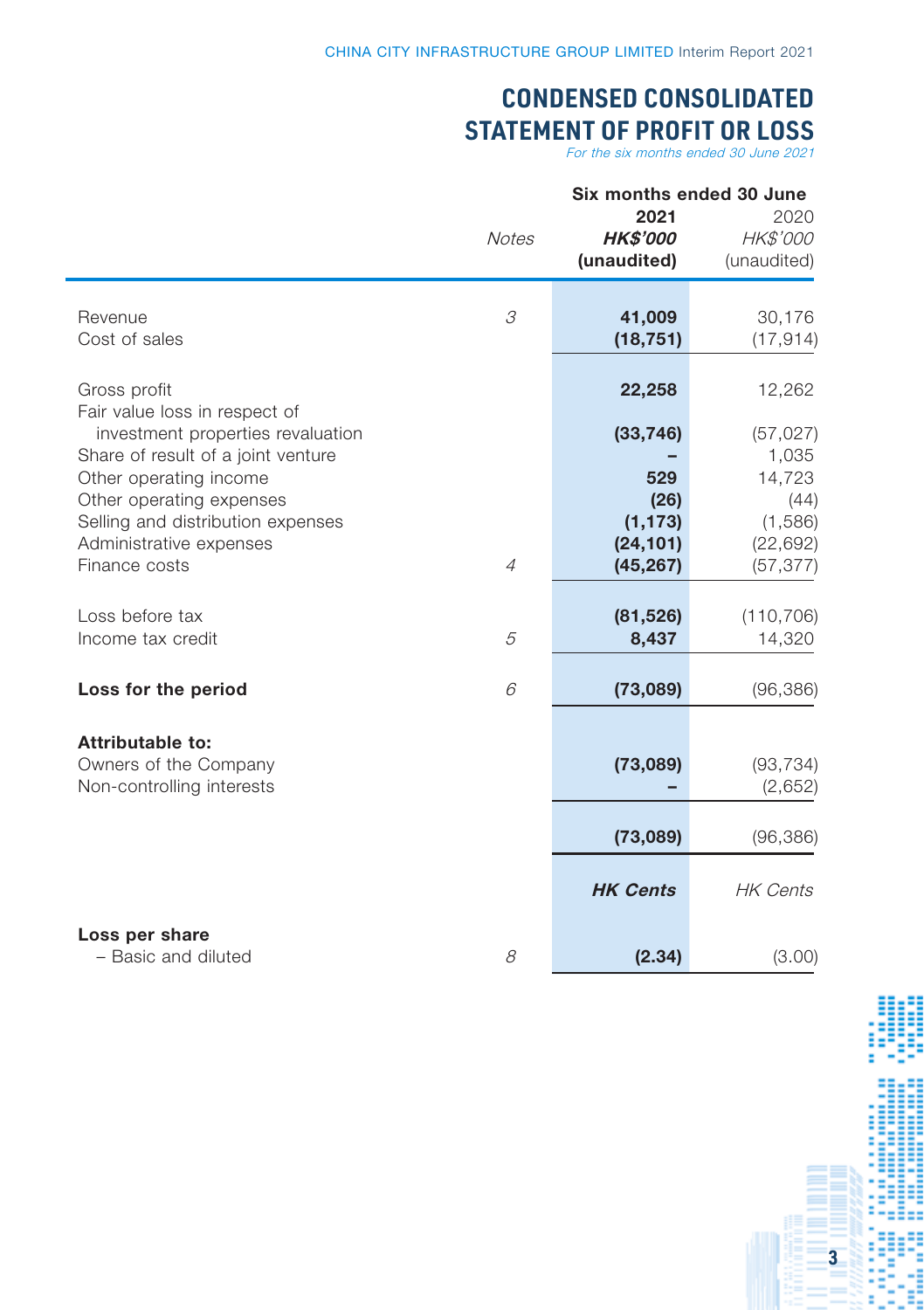# H **CONDENSED CONSOLIDATED STATEMENT OF PROFIT**

| OR LOSS AND OTHER COMPREHENSIVE INCOME<br>For the six months ended 30 June 2021                                                                                                                                                            |                                        |                                                             |
|--------------------------------------------------------------------------------------------------------------------------------------------------------------------------------------------------------------------------------------------|----------------------------------------|-------------------------------------------------------------|
|                                                                                                                                                                                                                                            | 2021<br><b>HK\$'000</b><br>(unaudited) | Six months ended 30 June<br>2020<br>HK\$'000<br>(unaudited) |
| Loss for the period                                                                                                                                                                                                                        | (73,089)                               | (96, 386)                                                   |
| Other comprehensive expense for the period:<br>Items that may be subsequently reclassified<br>to profit or loss:<br>Exchange differences arising on translation of<br>foreign operation<br>Share of translation reserve of a joint venture | 20,178                                 | (37, 265)<br>(62)                                           |
| Total comprehensive expense for the period (net of tax)                                                                                                                                                                                    | (52, 911)                              | (133, 713)                                                  |
| Total comprehensive expense attributable to:<br>Owners of the Company<br>Non-controlling interests                                                                                                                                         | (52, 911)                              | (131, 722)<br>(1,991)                                       |
|                                                                                                                                                                                                                                            | (52, 911)                              | (133, 713)                                                  |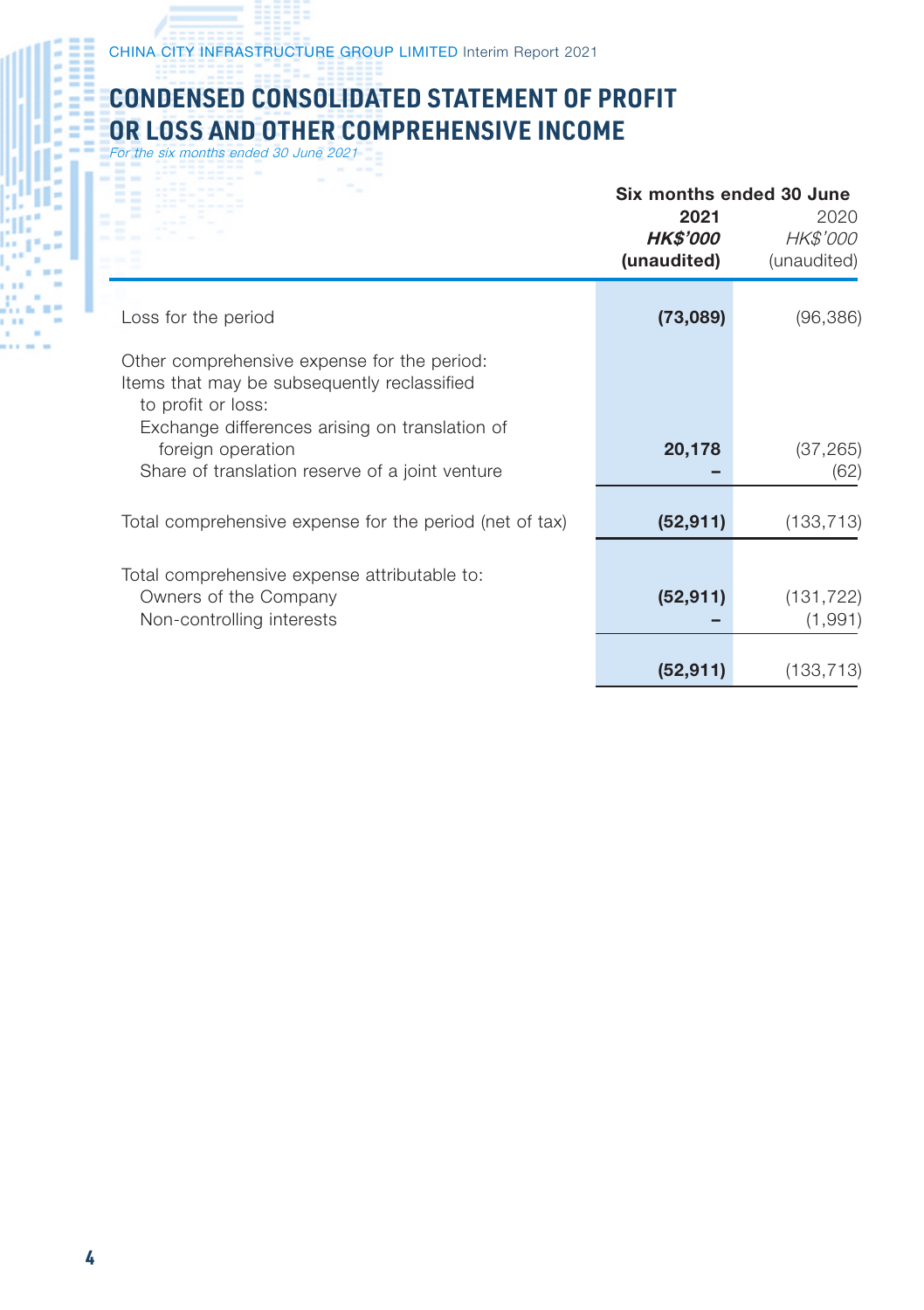# **CONDENSED CONSOLIDATED STATEMENT OF FINANCIAL POSITION**

At 30 June 2021

|                                                                                                                                                  | <b>Notes</b>      | 30 June<br>2021<br><b>HK\$'000</b><br>(unaudited) | 31 December<br>2020<br><b>HK\$'000</b><br>(audited) |
|--------------------------------------------------------------------------------------------------------------------------------------------------|-------------------|---------------------------------------------------|-----------------------------------------------------|
| <b>ASSETS</b>                                                                                                                                    |                   |                                                   |                                                     |
| <b>Non-current assets</b><br>Property, plant and equipment<br>Investment properties<br>Goodwill<br>Right-of-use assets                           | $\mathcal G$<br>9 | 8,637<br>2,142,169<br>151,598<br>26,773           | 8,510<br>2,146,429<br>151,598<br>24,920             |
|                                                                                                                                                  |                   | 2,329,177                                         | 2,331,457                                           |
| <b>Current assets</b><br>Inventories<br>Inventory of properties<br>Trade and other receivables<br>Pledged bank deposit<br>Bank balances and cash | 10<br>11          | 67<br>189,804<br>70,534<br>99,203<br>24,572       | 83<br>188,221<br>67,605<br>95,238<br>27,118         |
|                                                                                                                                                  |                   | 384,180                                           | 378,265                                             |
| <b>TOTAL ASSETS</b>                                                                                                                              |                   | 2,713,357                                         | 2,709,722                                           |
| <b>EQUITY AND LIABILITIES</b><br><b>EQUITY</b><br><b>Capital and reserves</b><br>Share capital<br>Reserves                                       | 12                | 312,828<br>777,297                                | 312,828<br>830,208                                  |
| Equity attributable to owners of the Company<br>Non-controlling interests                                                                        |                   | 1,090,125                                         | 1,143,036                                           |
| <b>TOTAL EQUITY</b>                                                                                                                              |                   | 1,090,125                                         | 1,143,036                                           |

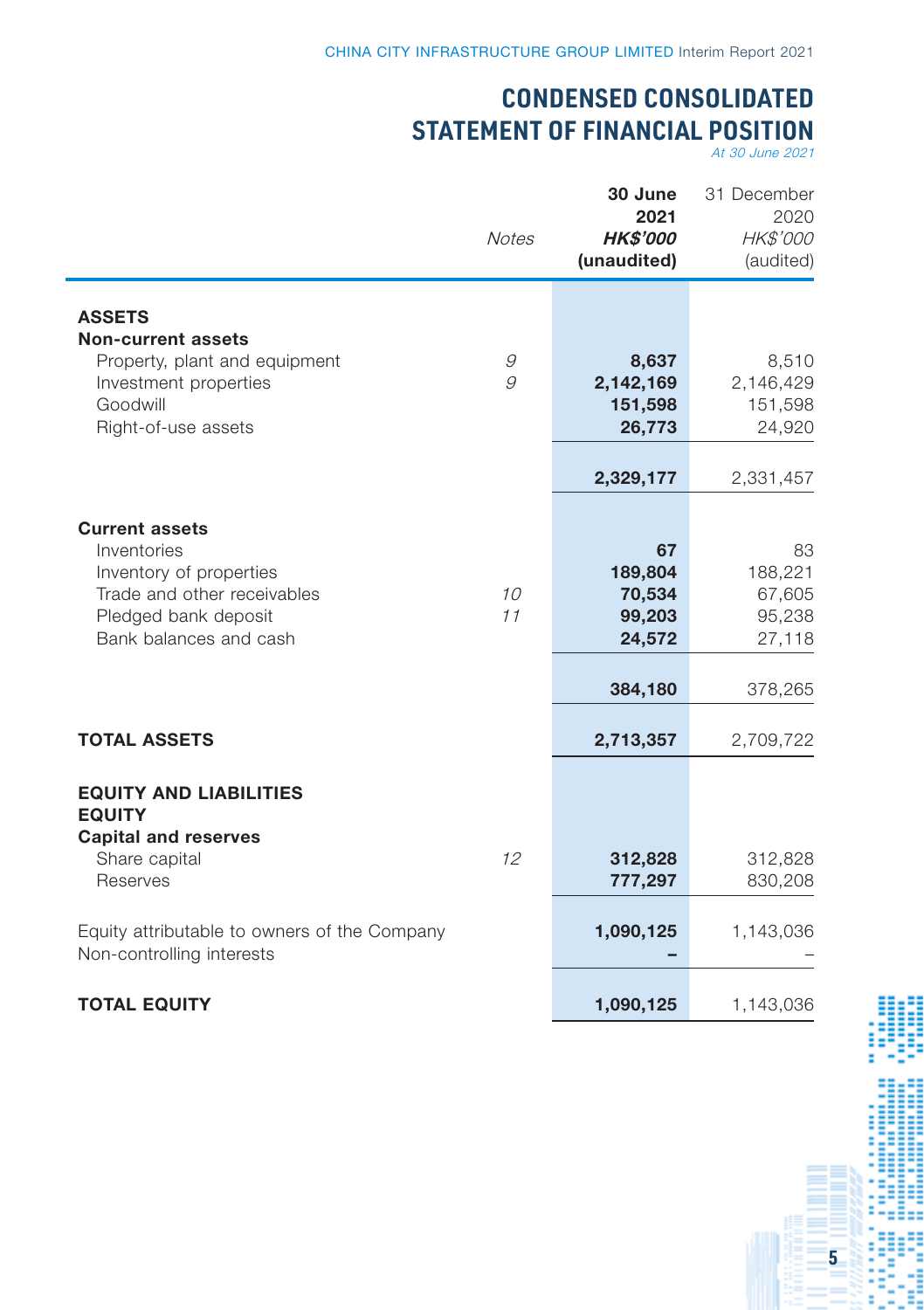# **CONDENSED CONSOLIDATED STATEMENT OF FINANCIAL POSITION** At 30 June 2021

|                                                                                                                                                                                                                                                                                              | <b>Notes</b>   | 30 June<br>2021<br><b>HK\$'000</b><br>(unaudited)         | 31 December<br>2020<br>HK\$'000<br>(audited)              |
|----------------------------------------------------------------------------------------------------------------------------------------------------------------------------------------------------------------------------------------------------------------------------------------------|----------------|-----------------------------------------------------------|-----------------------------------------------------------|
| <b>LIABILITIES</b><br><b>Non-current liabilities</b><br>Deferred tax liabilities<br>Borrowings - due after one year<br>Convertible notes - due after one year<br>Promissory note - due after one year<br>Deposits received for lease of properties<br>Lease liabilities - due after one year | 13<br>13<br>14 | 371,229<br>458,824<br>404,762<br>53,065<br>7,359<br>7,564 | 375,269<br>457,428<br>393,802<br>52,908<br>7,367<br>2,803 |
|                                                                                                                                                                                                                                                                                              |                | 1,302,803                                                 | 1,289,577                                                 |
| <b>Current liabilities</b><br>Trade and other payables<br>Contract liabilities<br>Deposits received for lease of properties<br>Tax payable<br>Borrowings - due within one year<br>Lease liabilities - due within one year                                                                    | 15<br>13       | 143,670<br>1,013<br>5,713<br>49,903<br>113,253<br>6,877   | 121,370<br>821<br>6,233<br>49,089<br>89,583<br>10,013     |
|                                                                                                                                                                                                                                                                                              |                | 320,429                                                   | 277,109                                                   |
| <b>TOTAL LIABILITIES</b>                                                                                                                                                                                                                                                                     |                | 1,623,232                                                 | 1,566,686                                                 |
| <b>TOTAL EQUITY AND LIABILITIES</b>                                                                                                                                                                                                                                                          |                | 2,713,357                                                 | 2,709,722                                                 |
| <b>NET CURRENT ASSETS</b>                                                                                                                                                                                                                                                                    |                | 63,751                                                    | 101,156                                                   |
| <b>TOTAL ASSETS LESS CURRENT LIABILITIES</b>                                                                                                                                                                                                                                                 |                | 2,392,928                                                 | 2,432,613                                                 |

W)

H ....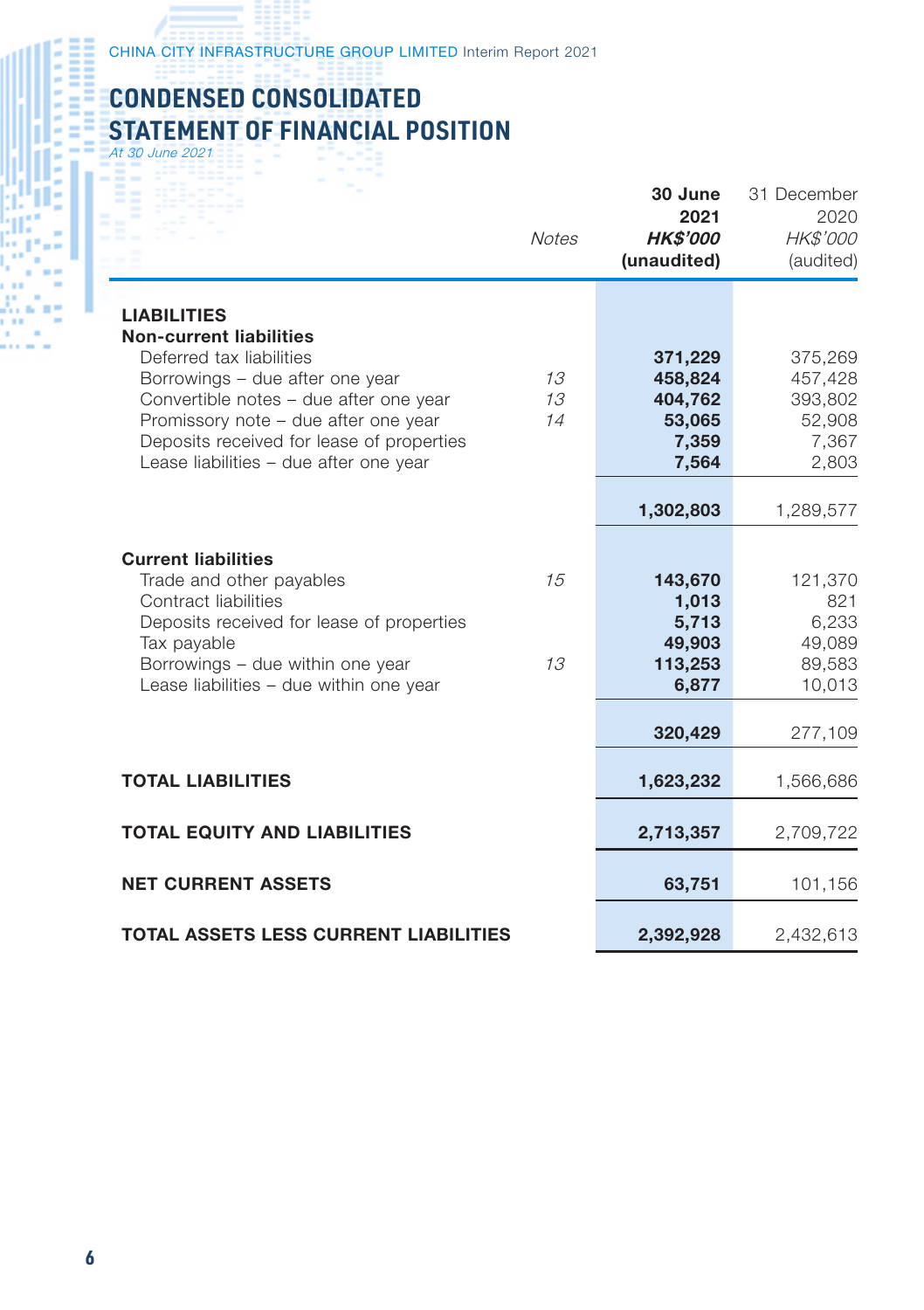# **CONDENSED CONSOLIDATED STATEMENT OF CHANGES IN EQUITY**

For the six months ended 30 June 2021

|                                                         | Share<br>capital<br><b>HK\$'000</b>        | Share<br>premium<br><b>HKS'000</b> | Convertible<br>notes<br>equity<br>reserve<br><b>HKS'000</b> | Share<br>option<br>reserve<br><b>HKS'000</b> | Special<br>reserve<br><b>HKS'000</b> | Capital<br>reserve<br><b>HKS'000</b> | <b>Translation</b><br>reserve<br><b>HK\$'000</b> | Accumulated<br>losses<br><b>HK\$'000</b> | Total<br><b>HKS'000</b> |
|---------------------------------------------------------|--------------------------------------------|------------------------------------|-------------------------------------------------------------|----------------------------------------------|--------------------------------------|--------------------------------------|--------------------------------------------------|------------------------------------------|-------------------------|
| At 1 January 2021 (audited)                             | 312,828                                    | 1,741,104                          | 67,363                                                      | 6,702                                        | (184)                                | 303                                  | 1,335                                            | (986, 415)                               | 1,143,036               |
| Loss for the period<br>Translation exchange differences | $\overline{\phantom{a}}$<br>$\blacksquare$ | $\overline{a}$<br>٠                | $\overline{\phantom{a}}$                                    | ۰<br>٠                                       | ۰<br>٠                               | $\overline{\phantom{0}}$<br>-        | ٠<br>20,178                                      | (73,089)                                 | (73,089)<br>20,178      |
| Total comprehensive expenses<br>for the period          | ۰                                          | $\overline{\phantom{a}}$           | ٠                                                           | ٠                                            | ٠                                    | -                                    | 20.178                                           | (73,089)                                 | (52, 911)               |
| At 30 June 2021 (unaudited)                             | 312,828                                    | 1,741,104                          | 67,363                                                      | 6,702                                        | (184)                                | 303                                  | 21,513                                           | (1,059,504)                              | 1,090,125               |

#### For the six months ended 30 June 2020

|                                                                | Share<br>capital<br><b>HK\$'000</b> | Share<br>premium<br><b>HK\$'000</b> | Convertible<br>notes<br>equity<br>reserve<br>HK\$'000 | Share<br>options<br>reserve<br><b>HK\$'000</b> | Special<br>reserve<br><b>HK\$'000</b> | Capital<br>reserve<br><b>HK\$'000</b> | Translation<br>reserve<br><b>HK\$'000</b> | Accumulated<br>losses<br><b>HK\$'000</b> | Attributable<br>to owners<br>of the<br>Company<br>HK\$'000 | Non-<br>controlling<br>interests<br><b>HK\$'000</b> | Total<br>HK\$'000 |
|----------------------------------------------------------------|-------------------------------------|-------------------------------------|-------------------------------------------------------|------------------------------------------------|---------------------------------------|---------------------------------------|-------------------------------------------|------------------------------------------|------------------------------------------------------------|-----------------------------------------------------|-------------------|
| At 1 January 2020 (audited)                                    | 312,828                             | 1,741,104                           | 67,363                                                | 6,702                                          | (184)                                 | 42,414                                | (108, 597)                                | (901, 074)                               | 1,160,556                                                  | (5, 734)                                            | 1,154,822         |
| Loss for the period<br>Share of translation reserve of a joint |                                     |                                     |                                                       |                                                |                                       |                                       | ٠                                         | (93, 734)                                | (93, 734)                                                  | (2,652)                                             | (96, 386)         |
| venture<br>Translation exchange differences                    | ۰<br>۰                              |                                     | $\overline{\phantom{a}}$                              |                                                | ۰                                     | ٠<br>$\overline{\phantom{a}}$         | (62)<br>(37, 926)                         | -<br>$\overline{\phantom{a}}$            | (62)<br>(37, 926)                                          | 661                                                 | (62)<br>(37, 265) |
| Total comprehensive expenses for<br>the period                 |                                     |                                     |                                                       |                                                |                                       | $\overline{\phantom{a}}$              | (37, 988)                                 | (93, 734)                                | (131, 722)                                                 | (1, 991)                                            | (133, 713)        |
| At 30 June 2020 (unaudited)                                    | 312,828                             | 1,741,104                           | 67,363                                                | 6,702                                          | (184)                                 | 42,414                                | (146, 585)                                | (994, 808)                               | 1,028,834                                                  | (7, 725)                                            | 1,021,109         |

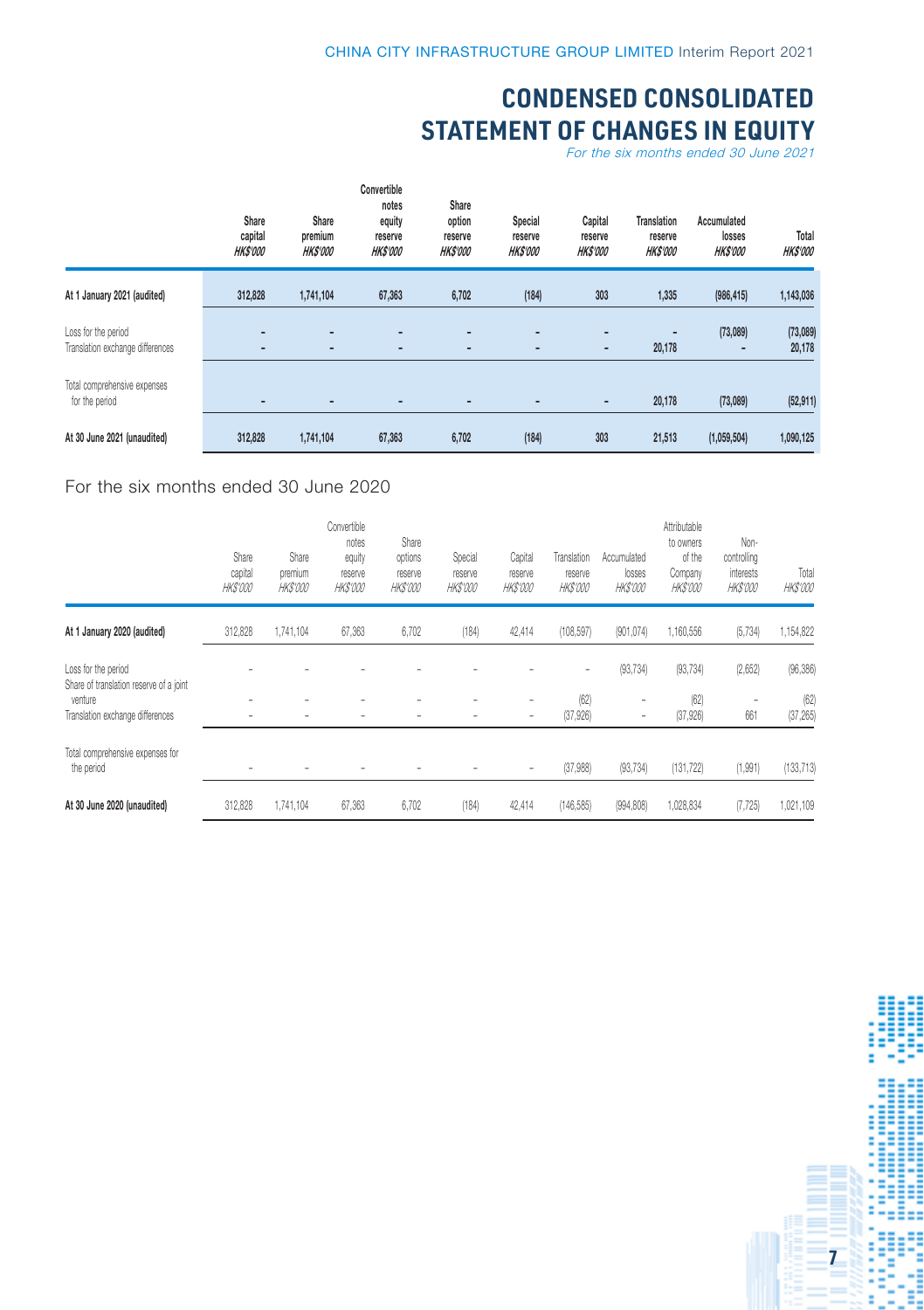CHINA CITY INFRASTRUCTURE GROUP LIMITED Interim Report 2021

# **CONDENSED CONSOLIDATED**

**CASH FLOW STATEMENT** For the six months ended 30 June 2021

EEI

Ķ

|                                                                                                                                                                                   | Six months ended 30 June<br>2021<br><i><b>HK\$'000</b></i><br>(Unaudited) | 2020<br><b>HK\$'000</b><br>(Unaudited)                 |
|-----------------------------------------------------------------------------------------------------------------------------------------------------------------------------------|---------------------------------------------------------------------------|--------------------------------------------------------|
| <b>NET CASH GENERATED FROM (USED IN)</b><br><b>OPERATING ACTIVITIES</b>                                                                                                           | 20,277                                                                    | (77, 613)                                              |
| <b>INVESTING ACTIVITIES</b><br>Additions of investment properties<br>Purchase of property, plant and equipment<br>Placement of pledged bank deposit<br>Interest received          | (3,626)<br>(219)<br>(3,965)<br>25                                         | (3,869)<br>(1, 344)<br>31                              |
| <b>NET CASH USED IN INVESTING ACTIVITIES</b>                                                                                                                                      | (7, 785)                                                                  | (5, 182)                                               |
| <b>FINANCING ACTIVITIES</b><br>Capital element of lease rental paid<br>Interest element of lease rental paid<br>Interest paid<br>New borrowings raised<br>Repayment of borrowings | (6, 406)<br>(362)<br>(30, 218)<br>83,249<br>(64, 699)                     | (6,681)<br>(620)<br>(22, 588)<br>488,347<br>(306, 030) |
| <b>NET CASH (USED IN) GENERATED FROM</b><br><b>FINANCING ACTIVITIES</b>                                                                                                           | (18, 436)                                                                 | 152,428                                                |
| NET (DECREASE) INCREASE IN CASH AND<br><b>CASH EQUIVALENTS</b><br>Effect of foreign exchange rate changes<br>CASH AND CASH EQUIVALENTS<br>AT BEGINNING OF PERIOD                  | (5,944)<br>3,398<br>27,118                                                | 69,633<br>2,121<br>21,151                              |
| <b>CASH AND CASH EQUIVALENTS</b><br>AT END OF PERIOD                                                                                                                              | 24,572                                                                    | 92,905                                                 |
| ANALYSIS OF CASH AND CASH EQUIVALENTS<br>Bank balances and cash                                                                                                                   | 24,572                                                                    | 92,905                                                 |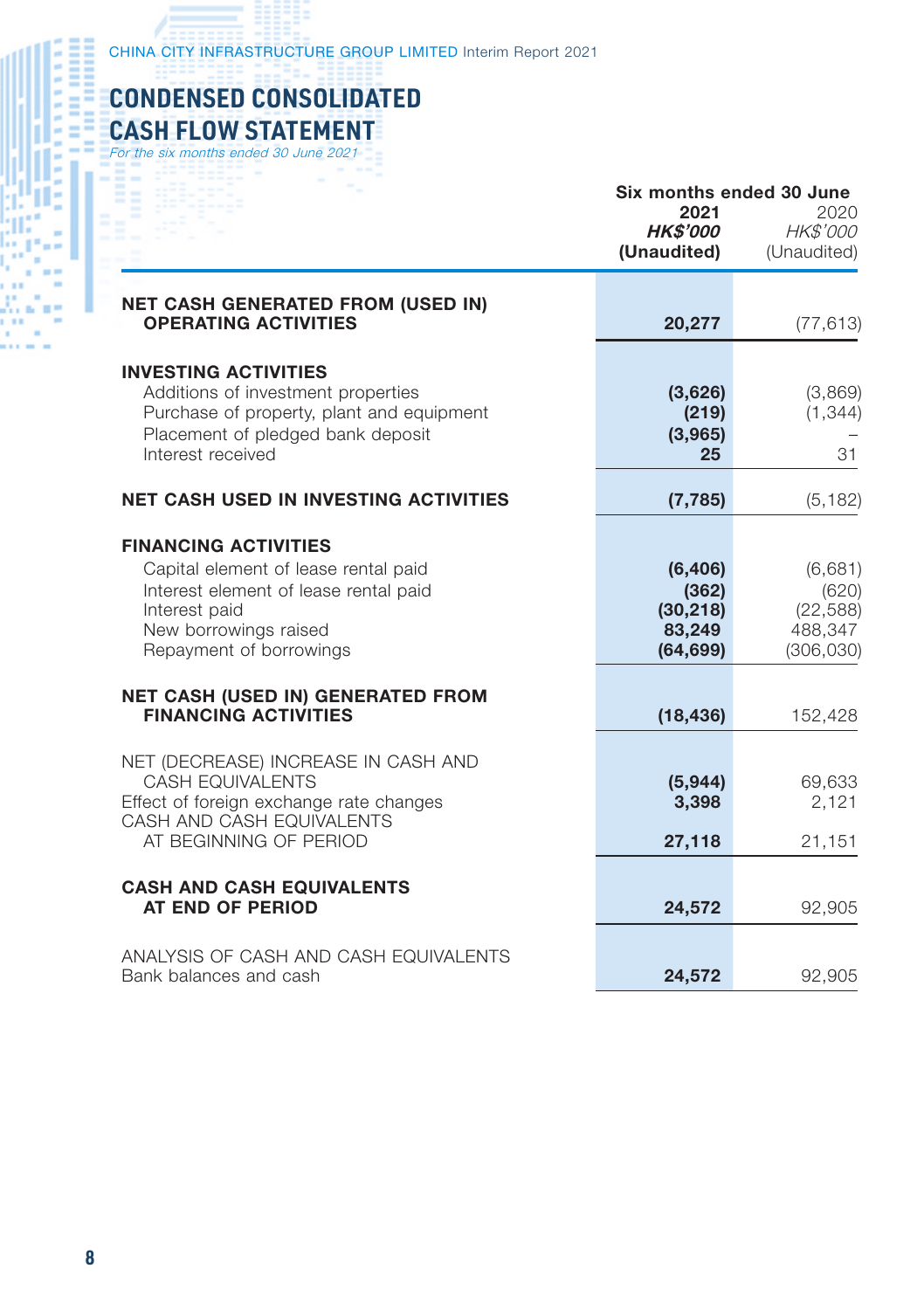For the six months ended 30 June 2021

#### 1. BASIS OF PREPARATION

China City Infrastructure Group Limited (the "Company") is an exempted company with limited liability incorporated in the Cayman Islands under the Companies Law Chapter 22 (Law 3 of 1961, as consolidated and revised) of the Cayman Islands on 9 October 2002.

The shares of the Company have been listed on the Main Board of The Stock Exchange of Hong Kong Limited (the "Stock Exchange") since 25 June 2003. The directors of the Company (the "Directors") consider that Linkway Investment Holdings Limited, a company incorporated in the British Virgin Islands with limited liability, is a substantial shareholder of the Company.

The Company is an investment holding company. The principal activities of the Company and its subsidiaries (collectively, the "Group") are property investment, property development, hotel business and property management in the People's Republic of China (the "PRC").

The consolidated financial statements are presented in Hong Kong Dollars ("HK\$"), which is also the functional currency of the Company.

The condensed consolidated interim financial information have been prepared in accordance with the applicable disclosure requirements of Appendix 16 to the Rules Governing the Listing of Securities (the "Listing Rules") on the Stock Exchange and the Hong Kong Accounting Standard ("HKAS") 34 "Interim Financial Reporting" issued by the Hong Kong Institute of Certified Public Accountants ("HKICPA").

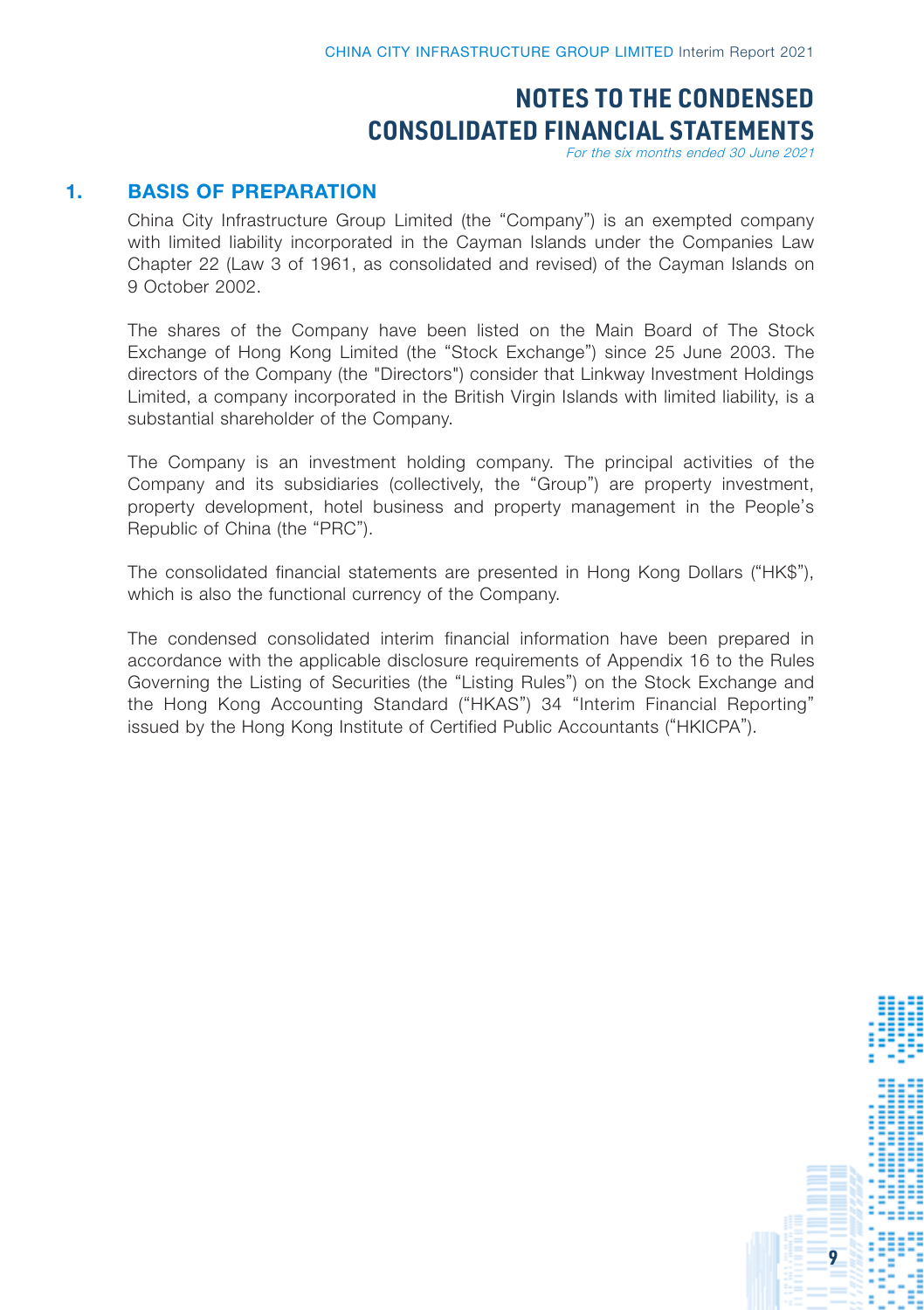CHINA CITY INFRASTRUCTURE GROUP LIMITED Interim Report 2021

# **NOTES TO THE CONDENSED CONSOLIDATED FINANCIAL STATEMENTS**

For the six months ended 30 June 2021

16.88

### 2. PRINCIPAL ACCOUNTING POLICIES

The condensed consolidated interim financial information have been prepared on the historical cost basis except for certain properties and financial instruments, which are measured at fair values.

The accounting policies applied are consistent with those of the annual financial statements for the year ended 31 December 2020, as described in those annual financial statements.

In the current interim period, the Group has applied the following new and revised Hong Kong Financial Reporting Standards ("HKFRSs") issued by the HKICPA for the first time:

Amendments to HKFRS 9, HKAS 39, HKFRS 7, HKFRS 4 and HKFRS 16

Amendments to HKFRS 16 Covid-19-Related Rent Concessions Interest Rate Benchmark Reform – Phase 2

Except as described below, the application of these new and revised HKFRSs did not have any material impact on the Group's condensed consolidated interim financial information.

#### 2.1. New and amendments to HKFRSs and interpretations issued but not yet effective

| <b>HKFRS 17</b>                       | Insurance Contracts and the related<br>Amendments <sup>1</sup>                                                                           |
|---------------------------------------|------------------------------------------------------------------------------------------------------------------------------------------|
| Amendments to HKFRS 3                 | Reference to the Conceptual Framework <sup>2</sup>                                                                                       |
| Amendments to HKFRS 10<br>And HKAS 28 | Sale or Contribution of Assets between An<br>Investor and its Associate or Joint Venture <sup>3</sup>                                    |
| Amendments to HKAS 1                  | Classification of Liabilities as Current or Non-<br>current and Related amendments to Hong<br>Kong Interpretations 5 (2020) <sup>1</sup> |
| Amendments to HKAS 16                 | Property, Plant and Equipment - Proceeds<br>hefore Intended Use <sup>2</sup>                                                             |
| Amendments to HKAS 37                 | Onerous Contracts – Cost of Fulfilling a<br>Contract <sup>2</sup>                                                                        |
| Amendments to HKFRSs                  | Annual Improvements to HKFRSs 2018-2020 <sup>2</sup>                                                                                     |

Effective for annual periods beginning on or after 1 January 2023.

<sup>2</sup> Effective for annual periods beginning on or after 1 January 2022.

3 Effective date to be determined.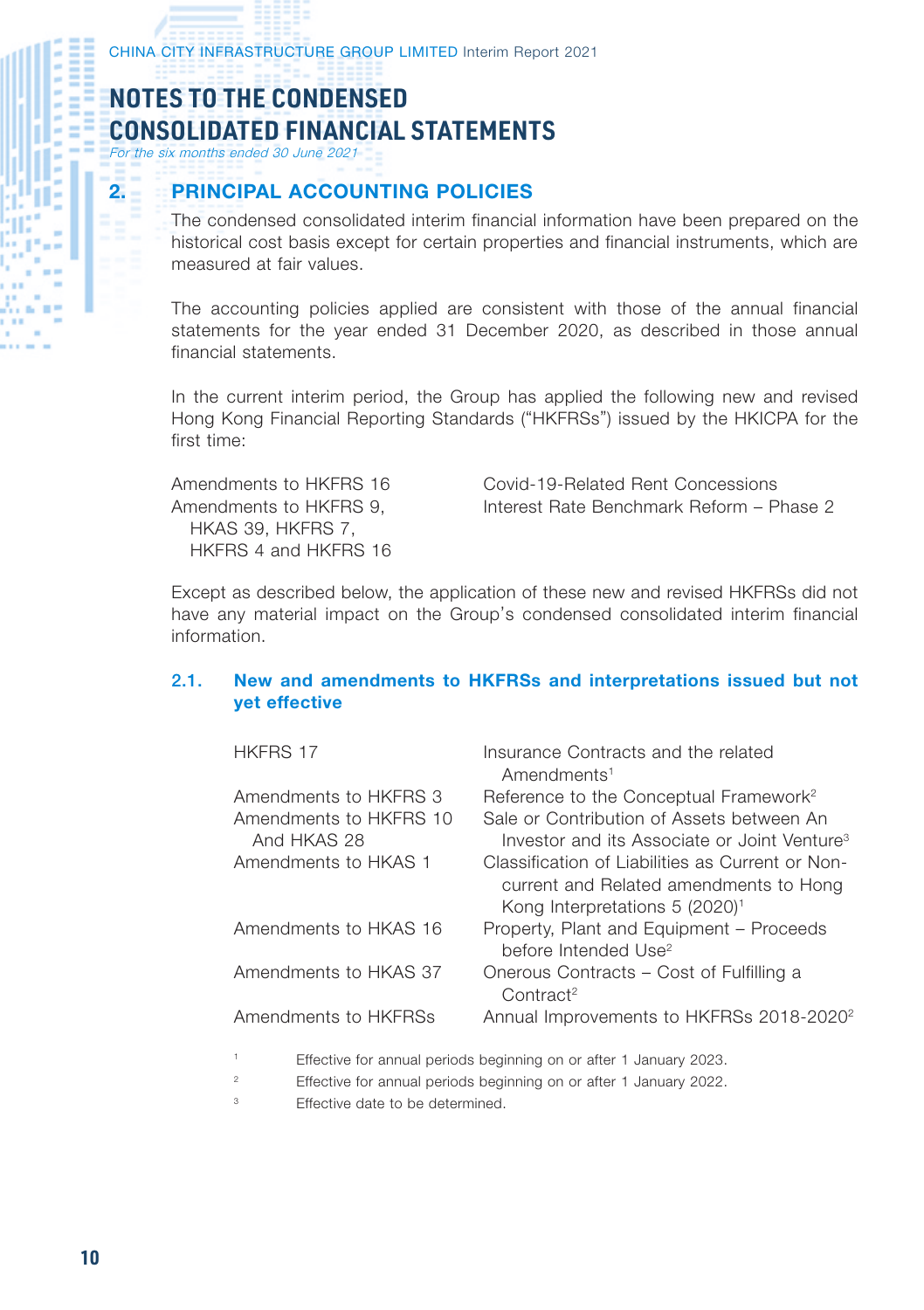For the six months ended 30 June 2021

#### 2. PRINCIPAL ACCOUNTING POLICIES (continued)

#### 2.1. New and amendments to HKFRSs and interpretations issued but not yet effective (continued)

The Group has not early adopted the new and amendments HKFRSs, which have been issued but are not yet effective for the current period. The Group has commenced an assessment of the related impact, but is not yet in a position to state whether any substantial changes to the Group's accounting policies and presentation of the financial information will be resulted.

### 3. SEGMENT INFORMATION

The Group's operating segments are identified on the basis of annual reports about components of the Group that are regularly reviewed by the chief operating decision maker for the purpose of allocating resources to segments and assessing their performance. Specifically, segment information reported externally was analysed on the basis of the types of goods supplied and services provided by the Group's operating divisions, which is the same information reported to the chief operating decision maker.

The Group's operating segments are as follows:

- Property Development Business Segment engages in development of property projects in the PRC
- Property Investment Business Segment engages in leasing of investment properties in the PRC
- Hotel Business Segment engages in operation of hotels in the PRC
- Property Management Business Segment engages in provision of property management and other services in the PRC

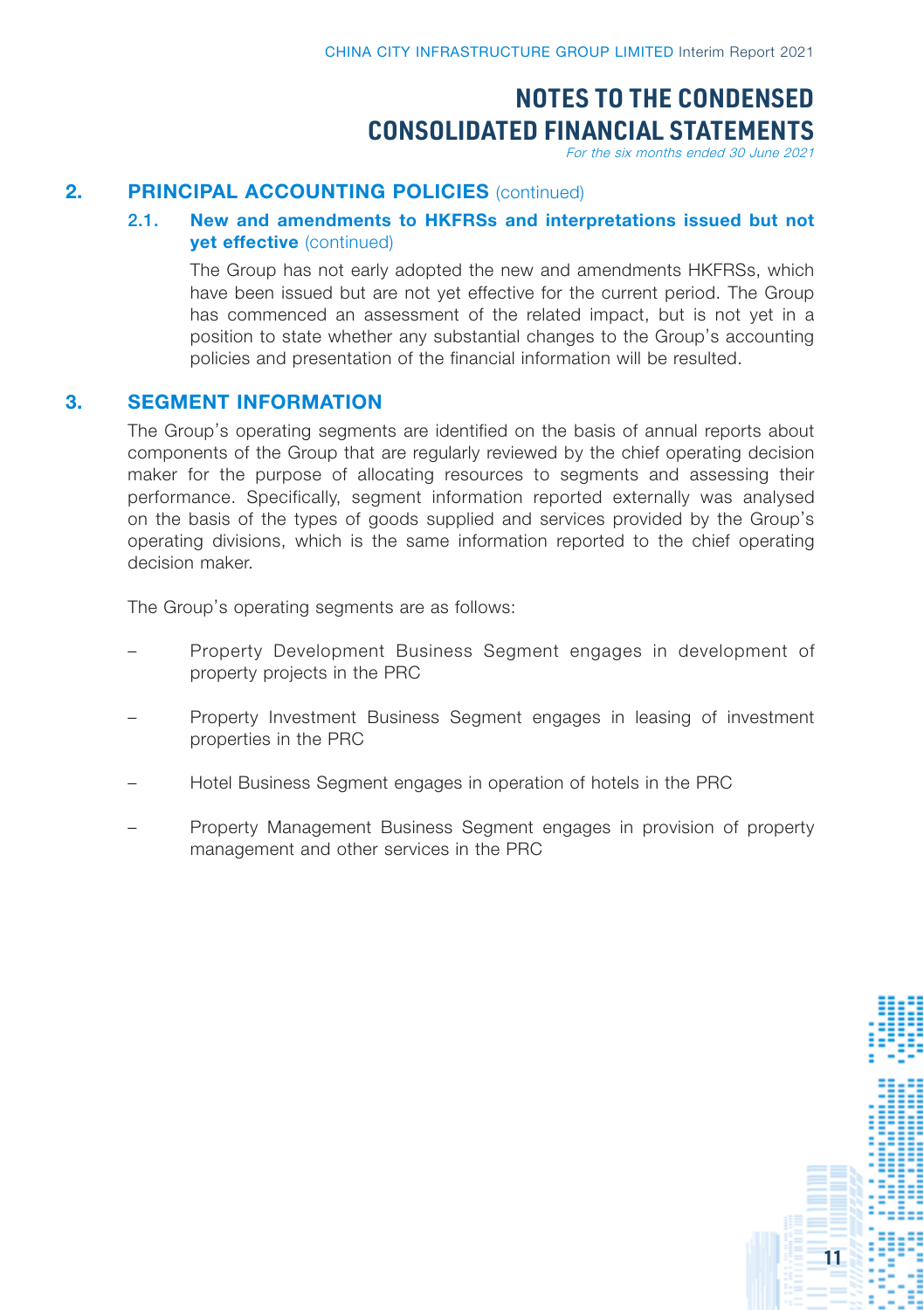For the six months ended 30 June 2021

ıŀ  $\sim$ **CITIES CONTENT** e ex G allen 778 × . . . . .

### **3. SEGMENT INFORMATION** (continued)

#### Segment revenues and results

The following is an analysis of the Group's revenue and results by reportable segments.

#### For the six months ended 30 June 2021

|                                                                                                                                                               | Property<br>Development<br><b>Business</b><br><b>HK\$'000</b><br>(unaudited) | Property<br>Investment<br><b>Business</b><br><b>HK\$'000</b><br>(unaudited) | Hotel<br><b>Business</b><br><b>HK\$'000</b><br>(unaudited) | Property<br>Management<br><b>Business</b><br><b>HK\$'000</b><br>(unaudited) | Total<br><b>HK\$'000</b><br>(unaudited) |
|---------------------------------------------------------------------------------------------------------------------------------------------------------------|------------------------------------------------------------------------------|-----------------------------------------------------------------------------|------------------------------------------------------------|-----------------------------------------------------------------------------|-----------------------------------------|
| TOTAL REVENUE AND<br><b>EXTERNAL SALES</b>                                                                                                                    |                                                                              | 22,432                                                                      | 5,850                                                      | 12,727                                                                      | 41,009                                  |
| <b>RESULT</b><br>Segment operating results                                                                                                                    | (934)                                                                        | 6,889                                                                       | (1,948)                                                    | 3,127                                                                       | 7,134                                   |
| Fair value loss in respect of<br>investment properties<br>revaluation<br>Unallocated corporate<br>income<br>Unallocated corporate<br>expense<br>Finance costs |                                                                              | (33, 746)                                                                   |                                                            |                                                                             | (33, 746)<br>16<br>(9,663)<br>(45, 267) |
| Loss before tax                                                                                                                                               |                                                                              |                                                                             |                                                            |                                                                             | (81, 526)                               |
| Income tax credit                                                                                                                                             |                                                                              |                                                                             |                                                            |                                                                             | 8,437                                   |
| Loss for the period                                                                                                                                           |                                                                              |                                                                             |                                                            |                                                                             | (73,089)                                |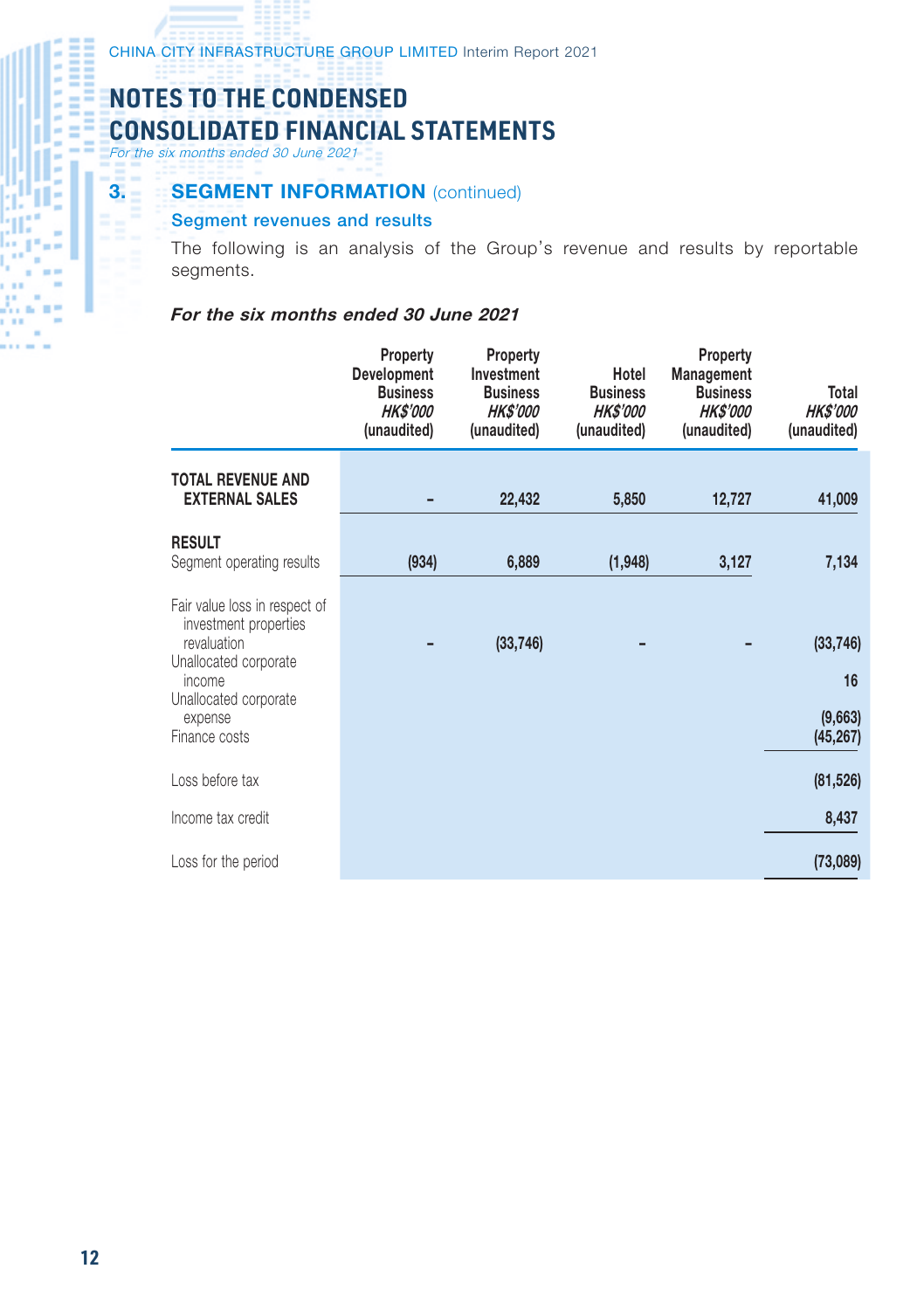For the six months ended 30 June 2021

# **3. SEGMENT INFORMATION (continued)**

Segment revenues and results (continued)

#### For the six months ended 30 June 2020

|                                                                                                                                                                                                        | Property<br>Development<br><b>Business</b><br><b>HK\$'000</b><br>(unaudited) | Property<br>Investment<br><b>Business</b><br><b>HK\$'000</b><br>(unaudited) | Hotel<br><b>Business</b><br><b>HK\$'000</b><br>(unaudited) | Property<br>Management<br><b>Business</b><br><b>HK\$'000</b><br>(unaudited) | Total<br><b>HK\$'000</b><br>(unaudited)              |
|--------------------------------------------------------------------------------------------------------------------------------------------------------------------------------------------------------|------------------------------------------------------------------------------|-----------------------------------------------------------------------------|------------------------------------------------------------|-----------------------------------------------------------------------------|------------------------------------------------------|
| <b>TOTAL REVENUE AND</b><br><b>EXTERNAL SALES</b>                                                                                                                                                      | 8,041                                                                        | 11,088                                                                      | 4,432                                                      | 6,615                                                                       | 30,176                                               |
| <b>RESULT</b><br>Segment operating results                                                                                                                                                             | 2,021                                                                        | 11,204                                                                      | (1,637)                                                    | (1, 856)                                                                    | 9,732                                                |
| Fair value loss in respect of<br>investment properties<br>revaluation<br>Share of result of a joint<br>venture<br>Unallocated corporate<br>income<br>Unallocated corporate<br>expense<br>Finance costs |                                                                              | (57, 027)                                                                   |                                                            |                                                                             | (57, 027)<br>1,035<br>3,929<br>(10,998)<br>(57, 377) |
| Loss before tax                                                                                                                                                                                        |                                                                              |                                                                             |                                                            |                                                                             | (110, 706)                                           |
| Income tax credit<br>Loss for the period                                                                                                                                                               |                                                                              |                                                                             |                                                            |                                                                             | 14,320<br>(96, 386)                                  |

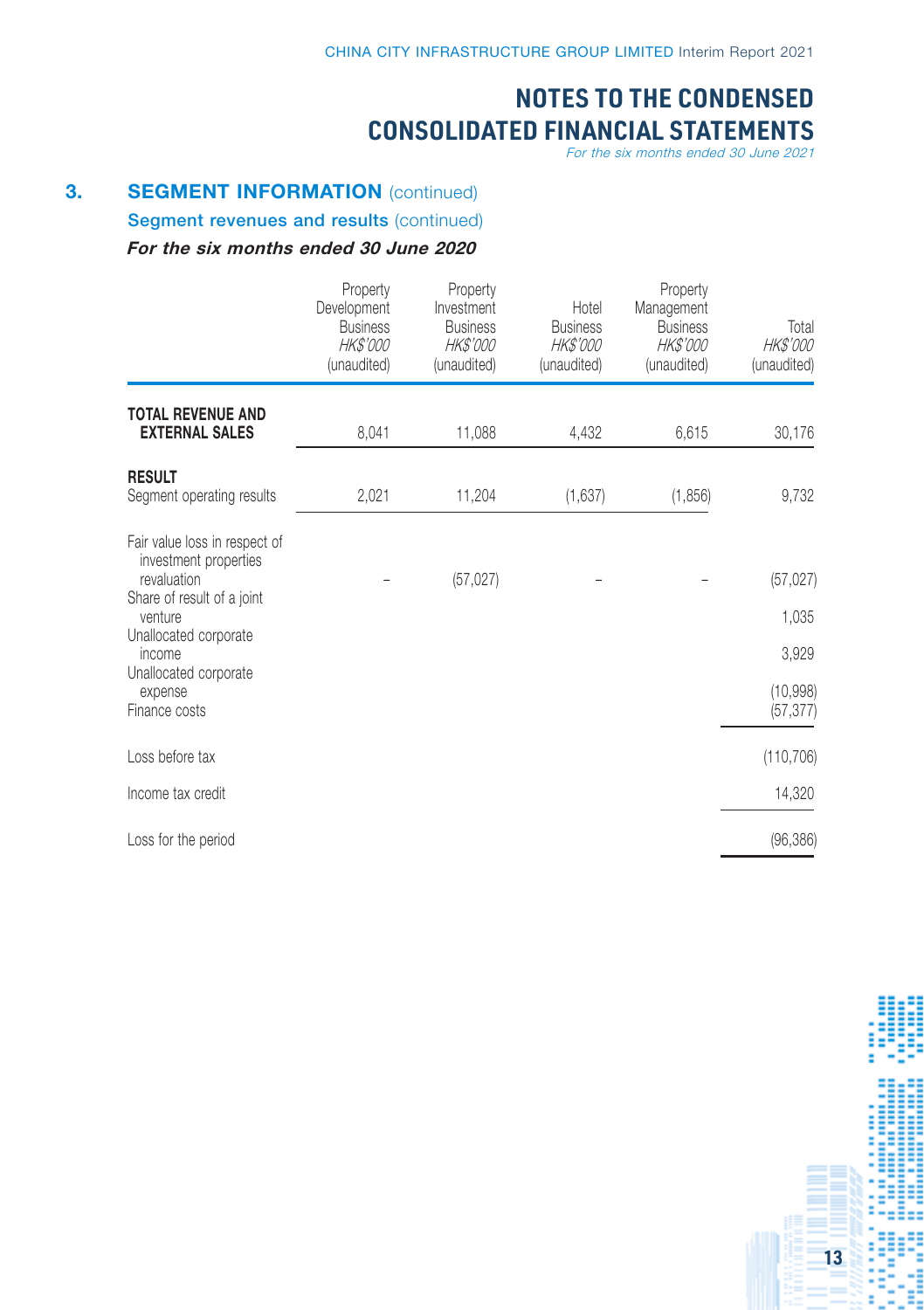CHINA CITY INFRASTRUCTURE GROUP LIMITED Interim Report 2021

# **NOTES TO THE CONDENSED CONSOLIDATED FINANCIAL STATEMENTS**

For the six months ended 30 June 2021

### 4. FINANCE COSTS

|                                                                                            |                                        | Six months ended 30 June               |
|--------------------------------------------------------------------------------------------|----------------------------------------|----------------------------------------|
|                                                                                            | 2021<br><b>HK\$'000</b><br>(unaudited) | 2020<br><b>HK\$'000</b><br>(unaudited) |
|                                                                                            |                                        |                                        |
| Interest expense on bank loans, and other<br>borrowings wholly repayable within five years | 26,688                                 | 33.862                                 |
| Effective interest expense on convertible notes                                            | 17,379                                 | 16,457                                 |
| Imputed interest on promissory note                                                        | 953                                    | 6,438                                  |
| Lease finance cost                                                                         | 247                                    | 620                                    |
|                                                                                            | 45.26                                  | 57.377                                 |

# 5. INCOME TAX CREDIT

|                                                                                                                 | Six months ended 30 June               |                                        |  |
|-----------------------------------------------------------------------------------------------------------------|----------------------------------------|----------------------------------------|--|
|                                                                                                                 | 2021<br><b>HK\$'000</b><br>(unaudited) | 2020<br><b>HK\$'000</b><br>(unaudited) |  |
| The tax charge comprises:                                                                                       |                                        |                                        |  |
| Current tax:<br>Hong Kong Profits Tax<br>PRC Enterprise Income Tax ("EIT")<br>PRC Land Appreciation Tax ("LAT") |                                        | (661)                                  |  |
| Current tax charge for the period<br>Deferred tax credit for the period                                         | 8,437                                  | (661)<br>14,981                        |  |
|                                                                                                                 | 8,437                                  | 14,320                                 |  |

Under the two-tiered profits tax rates regime, the first HK\$2 million of profits of a qualifying group entity will be taxed at 8.25% (2020: 8.25%), and profits above HK\$2 million will be taxed at 16.5% (2020: 16.5%). The profits of other group entities not qualifying for the two-tiered profits tax rates regime will continue to be taxed at a flat rate of 16.5% (2020: 16.5%).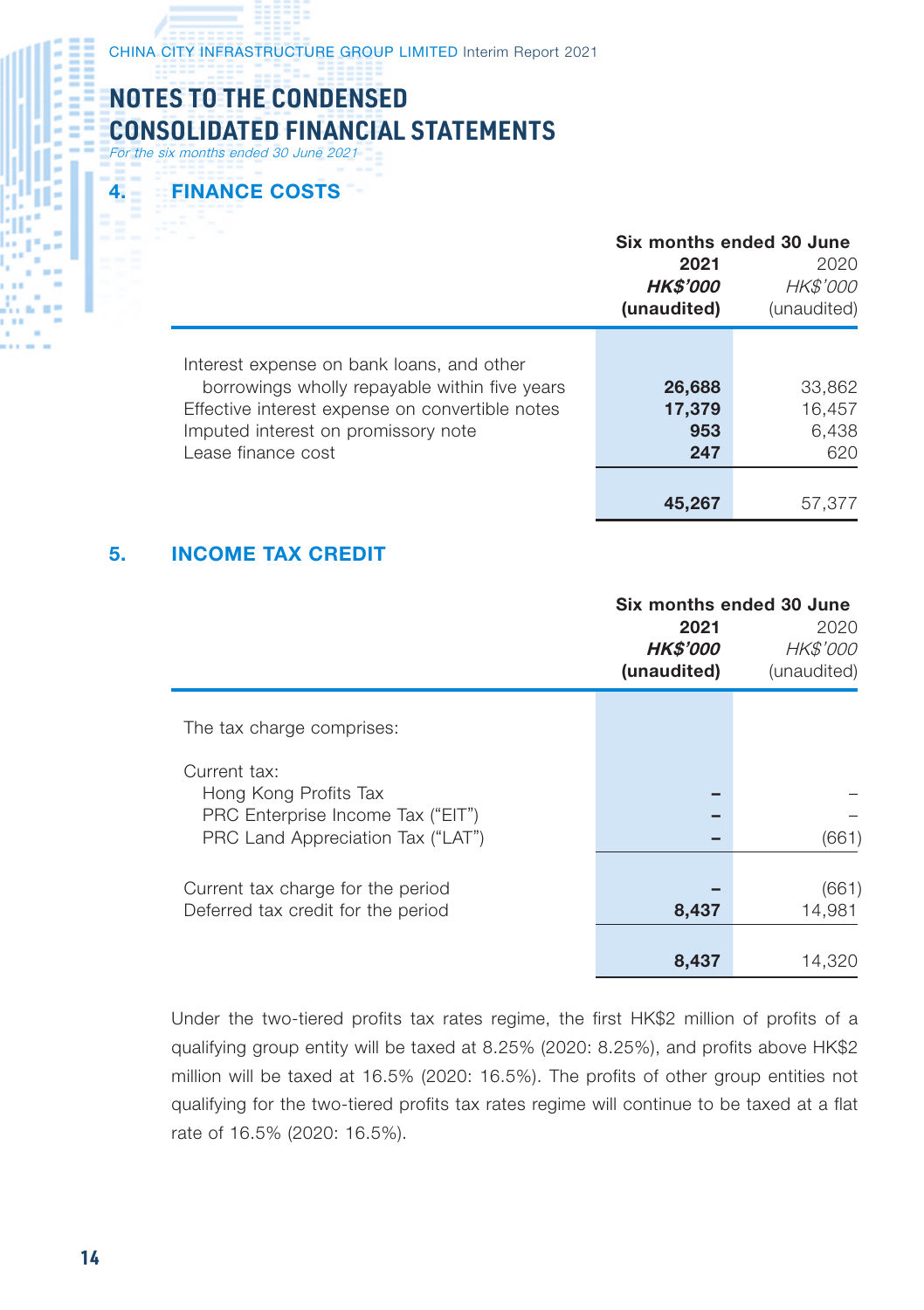For the six months ended 30 June 2021

#### **5. INCOME TAX CREDIT** (continued)

The Directors considered the amount involved upon implementation of the two-tiered profits tax rates regime as insignificant to the consolidated financial statements.

No provision for Hong Kong Profits Tax has been made as the Group did not have assessable profit subject to Hong Kong Profits Tax during the six months ended 30 June 2021 (six months ended 30 June 2020: Nil).

The Group's PRC EIT is calculated based on the applicable tax rates on assessable profits, if applicable.

LAT in the PRC is levied at the applicable tax rate on the appreciation of land value, being the proceeds of sales of properties less deductible expenditures including cost of land use rights and all property development expenditures.

### 6. LOSS FOR THE PERIOD

Loss for the period has been arrived at after charging (crediting):

|                                                                                                                                             | 2021<br><b>HK\$'000</b><br>(unaudited) | Six months ended 30 June<br>2020<br><b>HK\$'000</b><br>(unaudited) |
|---------------------------------------------------------------------------------------------------------------------------------------------|----------------------------------------|--------------------------------------------------------------------|
| Depreciation of property, plant and equipment<br>Depreciation of right-of-use assets<br>Gain on disposal of investment properties           | 168<br>6,440                           | 260<br>6,921<br>1,501                                              |
| Gross rental income from investment properties<br>Less: Direct operating expenses from investment<br>properties that generate rental income | (22, 432)<br>5,414                     | (11,088)<br>1,003                                                  |
|                                                                                                                                             | (17,018)                               | 1851                                                               |

### 7. DIVIDENDS

The Board does not recommend the payment of an interim dividend for the six months ended 30 June 2021 (six months ended 30 June 2020: Nil).

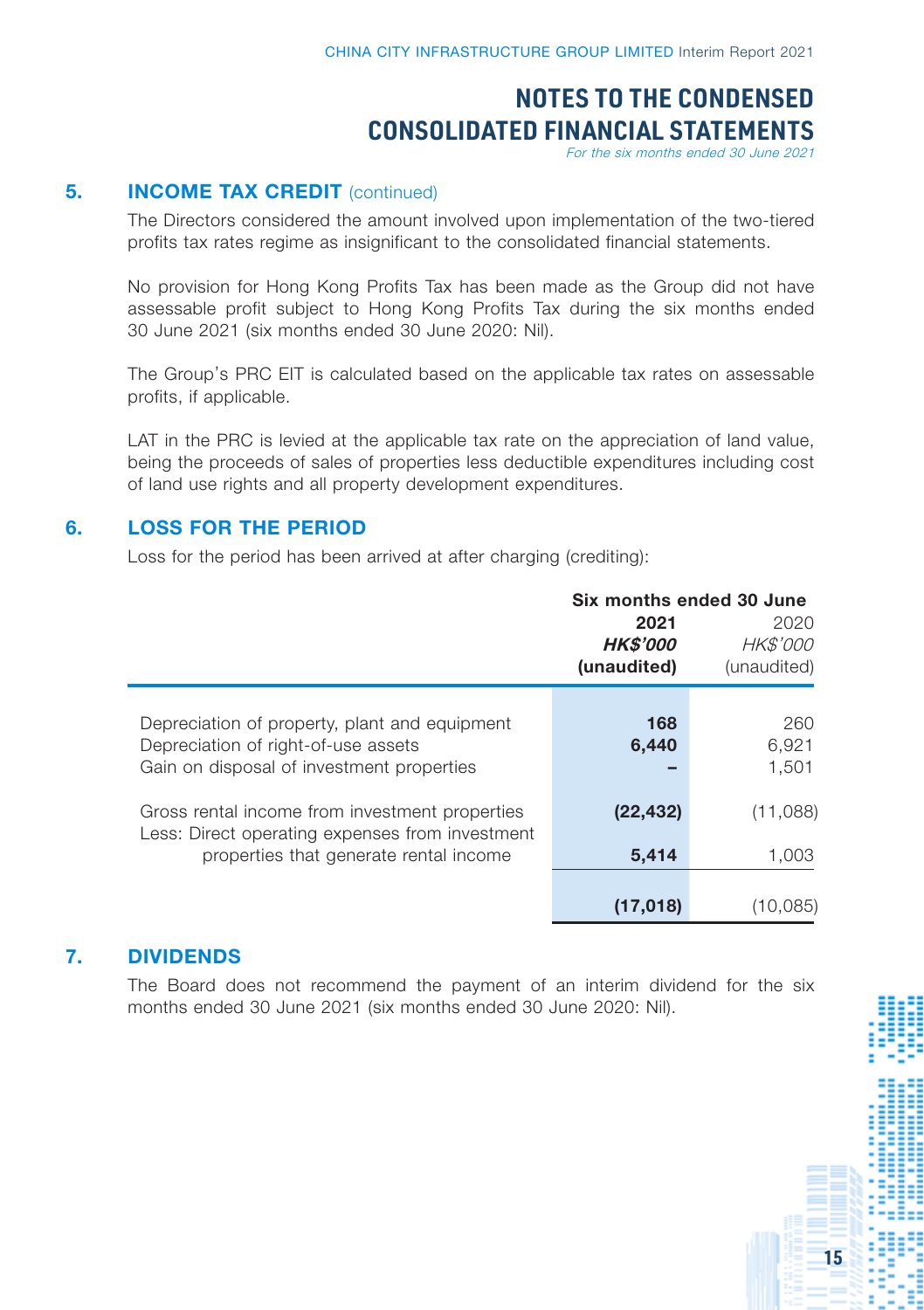For the six months ended 30 June 2021

### 8. LOSS PER SHARE

The calculation of the basic and diluted loss per share is based on the loss attributable to owners of the Company of approximately HK\$73,089,000 (six months ended 30 June 2020: approximately HK\$93,734,000) and on the number of ordinary shares of 3,128,278,542 (six months ended 30 June 2020: 3,128,278,542) in issue during the period.

Diluted loss per share was not presented for both periods because the impact of the conversion of convertible notes and the exercise of share options was anti-dilutive.

### 9. INVESTMENT PROPERTIES AND PROPERTY, PLANT AND EQUIPMENT

The fair value of the Group's investment properties at 30 June 2021 and 31 December 2020 has been arrived at on the basis of a valuation carried out on the respective dates by Peak Vision Appraisals Limited and AP Appraisal Limited, independent qualified professional valuers not connected to the Group, who have appropriate qualifications and recent experience in the valuation of similar properties in the relevant locations.

The valuation of investment properties in Wuhan (Future City Shopping Centre) and Hangzhou were arrived at with the adoption of a combination of direct comparison method and investment method by Peak Vision Appraisals Limited. Direct comparison method assumes the property is capable of being sold in its existing state with the benefit of immediate vacant possession and makes reference to comparable sales evidence as available in the relevant markets. Investment method takes into account the current rents passing and the reversionary income potential of the property. In estimating the fair value of the properties, the highest and best use of the properties is their current use.

The valuation of investment properties in Longgang were arrived at with the adoption of a market approach – the comparable transactions method, also known as the guideline transactions method, utilises information on transactions involving assets that are the same or similar to the subject asset to arrive at an indication of value by AP Appraisal Limited. The comparable transactions method is based on prices realized in actual transactions and/or asking prices of comparable properties. Comparable properties of similar size, character and location are analysed and carefully weighed against all the respective advantages and disadvantages of each property in order to arrive at a fair comparison of value.

The resulting decrease in fair value of investment properties of approximately HK\$33,746,000 (six months ended 30 June 2020: approximately HK\$57,027,000) has been recognised directly in the condensed consolidated statement of profit or loss and other comprehensive income.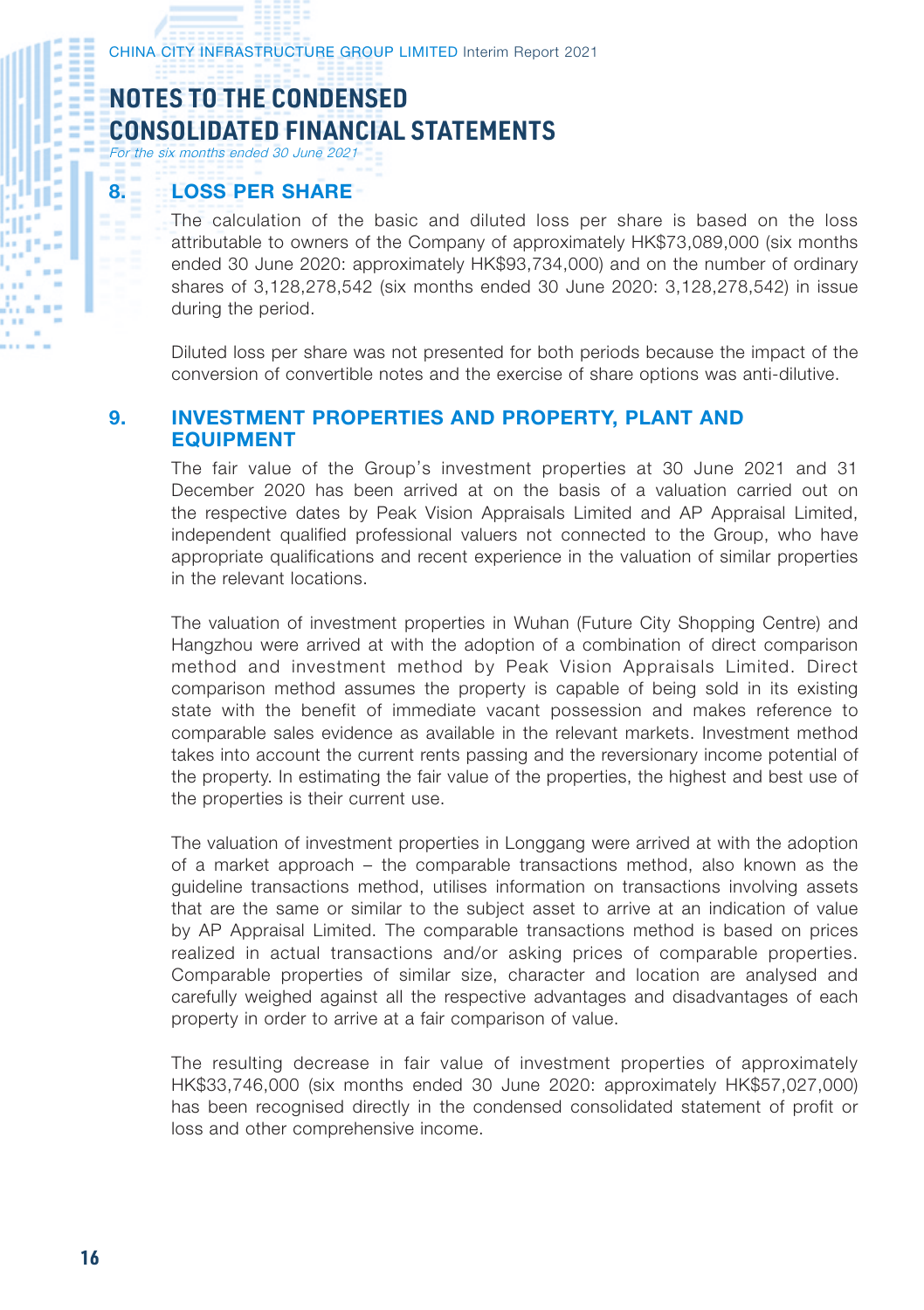For the six months ended 30 June 2021

## 9. INVESTMENT PROPERTIES AND PROPERTY, PLANT AND EQUIPMENT (continued)

During the current interim period, the Group did not dispose of any investment properties (six months ended 30 June 2020: approximately HK\$25,963,000).

During the current interim period, the Group acquired property, plant and equipment at a total cost of approximately HK\$219,000 (six months ended 30 June 2020: approximately HK\$1,344,000).

Details of the pledged investment properties and property, plant and equipment as at 30 June 2021 and 31 December 2020 are set out in Note 16.

### 10. TRADE AND OTHER RECEIVABLES

An aging analysis of trade receivables (net of allowance for credit losses) at the end of the reporting period based on invoice date is as follows:

|                                                                                                                        | As at<br>30 June<br>2021<br><b>HK\$'000</b><br>(unaudited) | As at<br>31 December<br>2020<br><b>HK\$'000</b><br>(audited) |
|------------------------------------------------------------------------------------------------------------------------|------------------------------------------------------------|--------------------------------------------------------------|
| Trade receivables<br>- contracts with customers<br>- property investment business<br>Less: Allowance for credit losses | 10,420<br>15,222<br>(1, 774)                               | 11,226<br>15,674<br>(1, 774)                                 |
|                                                                                                                        | 23,868                                                     | 25,126                                                       |
| Prepayments and deposits<br>Other receivables<br>Less: Allowance for credit losses                                     | 26,286<br>22,577<br>(2, 197)                               | 29,908<br>14,768<br>(2, 197)                                 |
|                                                                                                                        | 46,666                                                     | 42,479                                                       |
|                                                                                                                        | 70,534                                                     | 67,605                                                       |

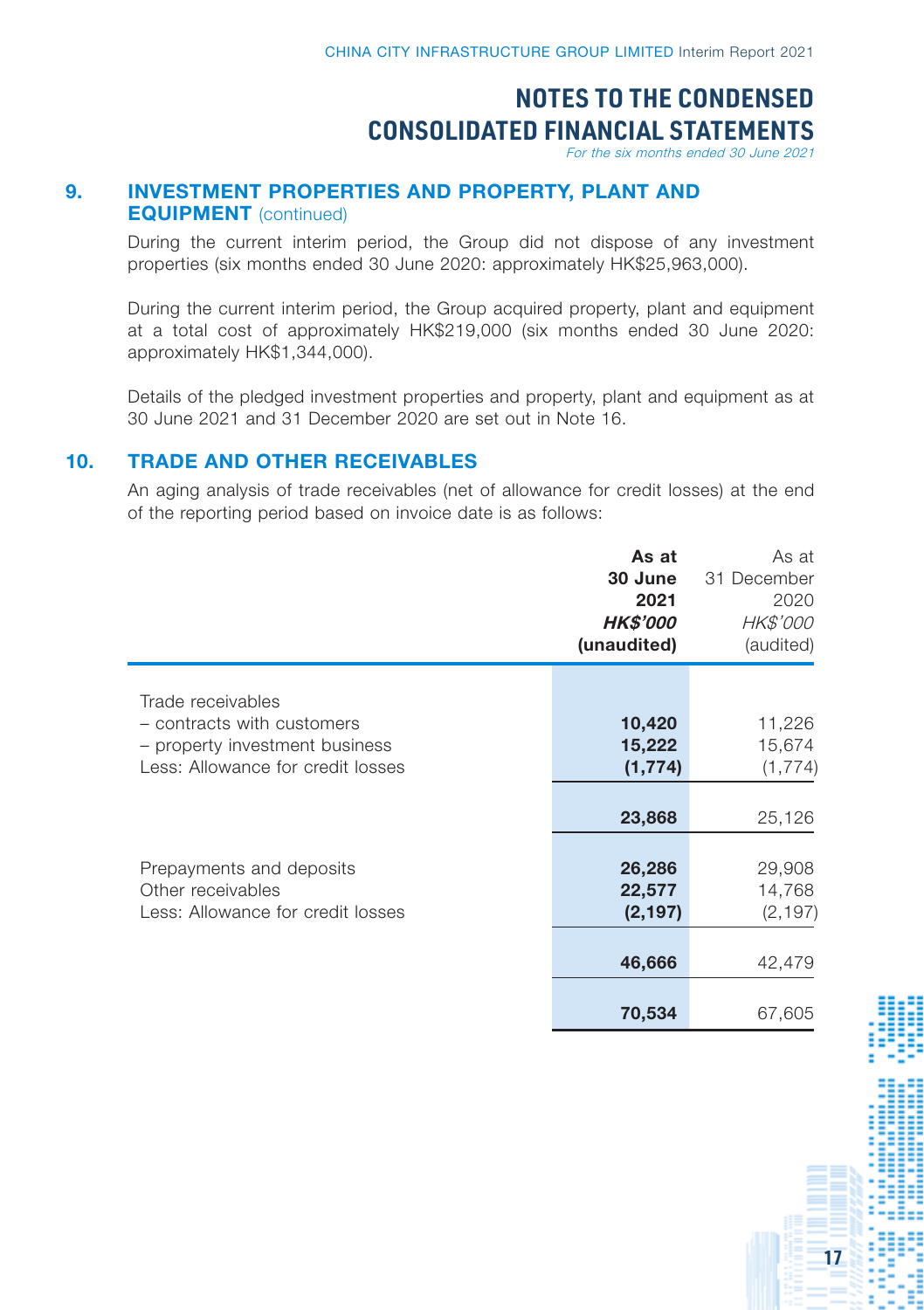CHINA CITY INFRASTRUCTURE GROUP LIMITED Interim Report 2021

# **NOTES TO THE CONDENSED CONSOLIDATED FINANCIAL STATEMENTS**

For the six months ended 30 June 2021

### 10. TRADE AND OTHER RECEIVABLES (continued)

An aging analysis of trade receivables (net of allowance for credit losses) based on invoice dates at the end of the reporting period is as follows:

|                                                   | As at<br>30 June<br>2021<br><b>HK\$'000</b><br>(unaudited) | As at<br>31 December<br>2020<br><b>HK\$'000</b><br>(audited) |
|---------------------------------------------------|------------------------------------------------------------|--------------------------------------------------------------|
| Within 90 days<br>91 to 180 days<br>Over 180 days | 17,448<br>29<br>6,391<br>23,868                            | 19,655<br>1,420<br>4,051<br>25,126                           |

The Directors consider that the carrying amount of trade and other receivables approximate to their fair value.

### 11. PLEDGED BANK DEPOSIT

Pledged bank deposit carries fixed interest rate of 3.48% per annum (31 December 2020: 3.48% per annum) and represents deposit pledged to a bank to secure banking facilities granted to the Group. Deposit amounting to approximately of HK\$99,203,000 (31 December 2020: HK\$95,238,000) has been pledged to secure short-term bank loan and therefore classified as current assets.

## 12. SHARE CAPITAL

|                                                                                       | Number of<br>ordinary<br>shares<br>HK\$0.1 each<br>Share(s) | Amount<br><b>HK\$'000</b> |
|---------------------------------------------------------------------------------------|-------------------------------------------------------------|---------------------------|
| Authorised:<br>At 1 January 2021 (audited) and<br>30 June 2021 (unaudited)            | 5,000,000,000                                               | 500,000                   |
| Issued and fully paid:<br>As 1 January 2021 (audited) and<br>30 June 2021 (unaudited) | 3,128,278,542                                               | 312.828                   |

All shares rank pari passu with the shares in issue in all respects.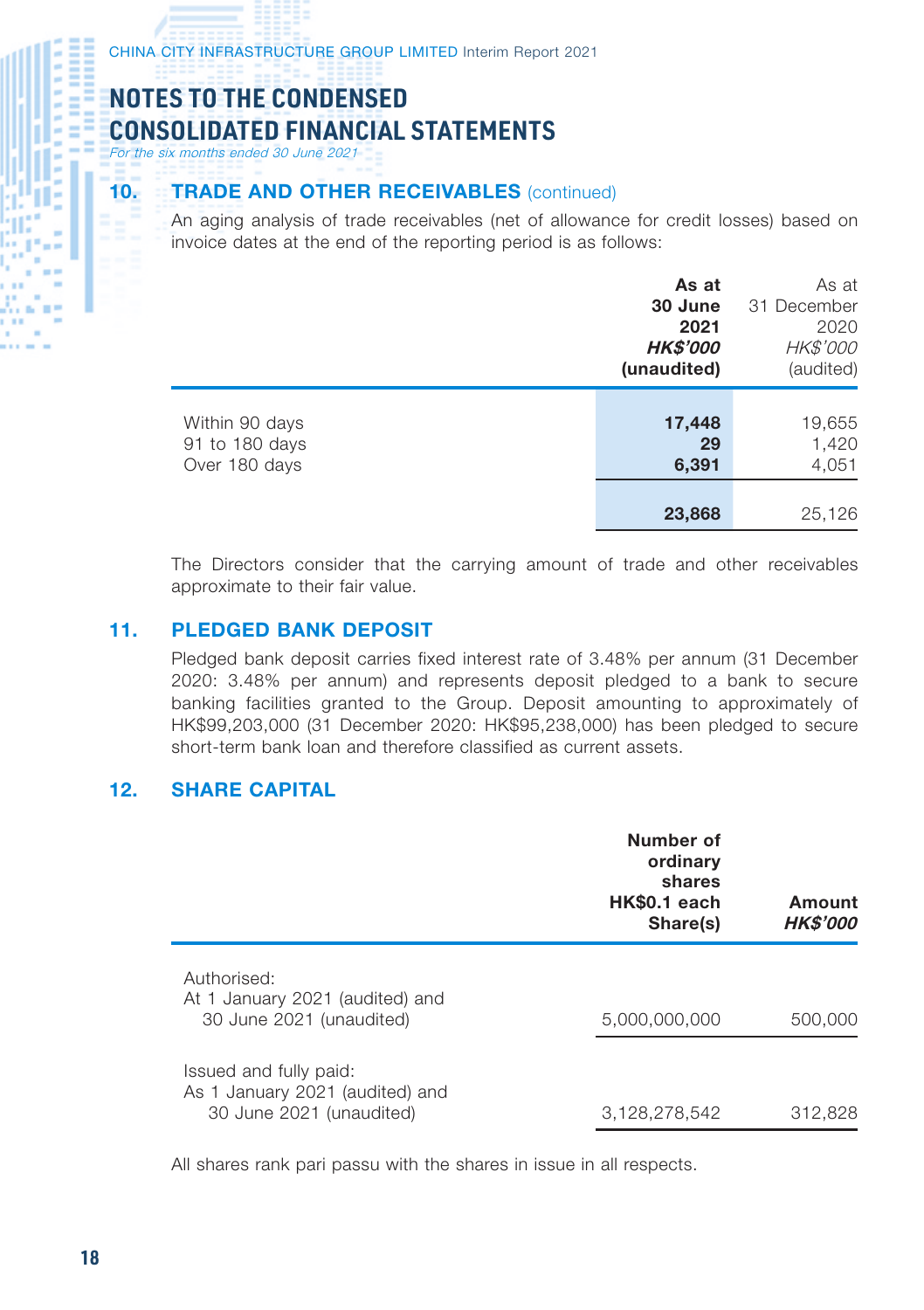For the six months ended 30 June 2021

#### 13. BORROWINGS AND CONVERTIBLE NOTES

During the current interim period, the Group obtained new borrowings of approximately HK\$83,249,000 (six months ended 30 June 2020: approximately HK\$488,347,000), and the Group also made repayments in the amount of approximately HK\$64,699,000 (six months ended 30 June 2020: approximately HK\$306,030,000).

As at 30 June 2021, the borrowings bear interest at 3.48% to 8.00% per annum (31 December 2020: 3.48% to 8.00% per annum).

On 19 July 2019, the Company issued convertible notes with an aggregate principal amount of HK\$431,500,000 ("2022 Notes"), due on 19 July 2022 and bearing interest at 3% per annum payable annually. The 2022 Notes were issued to Sky Climber Development Limited ("SCDL"), the vendor of the entire issued share capital of Precious Palace Enterprises Limited, a subsidiary of the Group. The 2022 Notes are convertible into fully paid ordinary shares with a par value of HK\$0.1 each of the Company at an initial conversion price of HK\$0.50, subject to adjustment.

As at 30 June 2021, the carrying amount of the liability component of the convertible notes was HK\$404,762,000 (31 December 2020: HK\$393,802,000).

Upon the full conversion of the outstanding 2022 Notes at the conversion price of HK\$0.50 per conversion share, the outstanding 2022 Notes would be converted into 863,000,000 shares, representing approximately 27.59% of the existing issued share capital of the Company as at the date of the annual report and approximately 21.62% of the share capital of the Company as enlarged by the allotment and issue of the conversion shares. The shareholding of the substantial shareholders of the Company, namely Mr. Li Chao Bo and China Financial International Investments Limited, would be decreased from 23.62% to 18.52% and decreased from 22.32% to 17.49% respectively.

The diluted loss per share for the period ended 30 June 2021 assuming all outstanding 2022 Notes being converted was HK\$1.47 cents and is calculated by dividing the loss attribute to the shareholders of the Company by the total number of shares after all outstanding 2022 Notes being converted. The calculation method of this diluted loss is not the same as those used in this interim report. According to Hong Kong Accounting Standard 33 paragraphs 43, potential ordinary shares are antidilutive when their conversion to ordinary shares would increase earnings per share or decrease loss per share from continuing operations. The calculation of diluted loss per share does not assume conversion, exercise, or other issue of potential ordinary shares that would have an antidilutive effect on loss per share. The conversion of 2022 Notes would have an antidilutive effect on loss per share and therefore the calculation of diluted loss per share in this interim report does not assume such conversion.

Ì

×

W

**Second**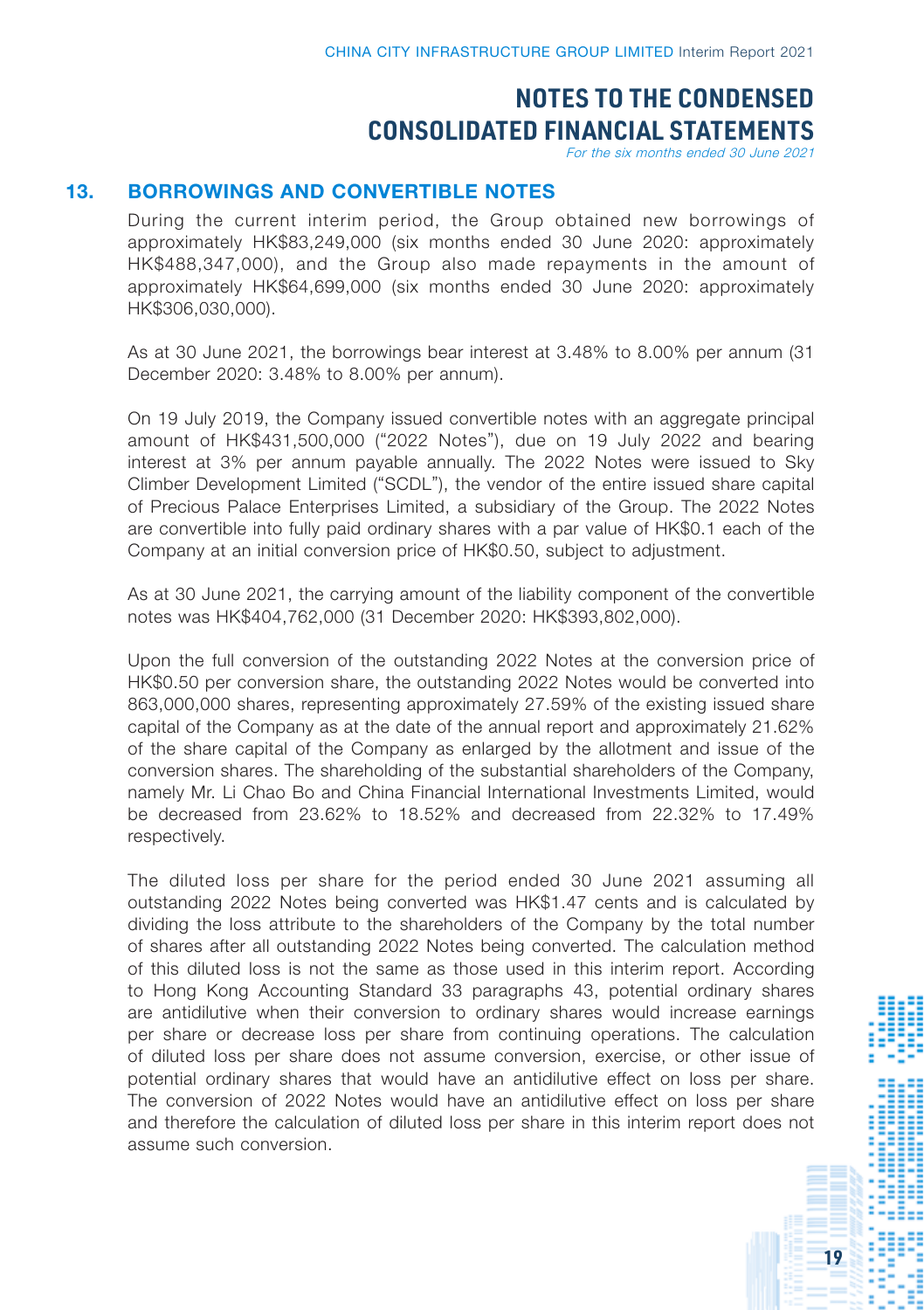CHINA CITY INFRASTRUCTURE GROUP LIMITED Interim Report 2021

# **NOTES TO THE CONDENSED CONSOLIDATED FINANCIAL STATEMENTS**

For the six months ended 30 June 2021

### 13. BORROWINGS AND CONVERTIBLE NOTES (continued)

On the maturity date, any of the 2022 Notes not converted or redeemed during the tenure will be redeemed at 100% of its principal amount and accrued interest. The Board has given consideration to the financial and liquidity position of the Company and believes that the Company has adequate resources, including but not limited to the cash inflows from future sales of properties and fund raising activities, to meet its redemption obligations under the 2022 Notes.

Based on the implied internal rate of returns of the 2022 Notes, the Company's share price as at 30 June 2021 which would be equally financially advantageous for the securities holders to convert or redeem the convertible securities, was HK\$0.53 per share.

### 14. PROMISSORY NOTE

|                                                                                                                                            | As at<br>30 June<br>2021<br><b>HK\$'000</b><br>(unaudited) | As at<br>31 December<br>2020<br><b>HK\$'000</b><br>(audited)   |
|--------------------------------------------------------------------------------------------------------------------------------------------|------------------------------------------------------------|----------------------------------------------------------------|
| At beginning of the period/year<br>Interest charged (note 4)<br>Interest payable<br>Redemption during the year<br>Loss on early redemption | 52,908<br>953<br>(796)<br>53,065                           | 357,385<br>12.058<br>(10, 115)<br>(310,000)<br>3,580<br>52,908 |

The promissory note was issued by the Company in connection with the acquisition of the entire issued share capital of Precious Palace Enterprises Limited ("Precious Palace") on 19 July 2019. The promissory note represented part of the consideration for the acquisition.

The promissory note is unsecured, bearing interest at 3% per annum and mature on 19 July 2022. The effective interest rate of the promissory note is 3.70% per annum.

During the year ended 31 December 2020, the promissory note with partial principal amount of HK\$310,000,000 was early redeemed by the Company resulting in a loss on early redemption of approximately HK\$3,580,000.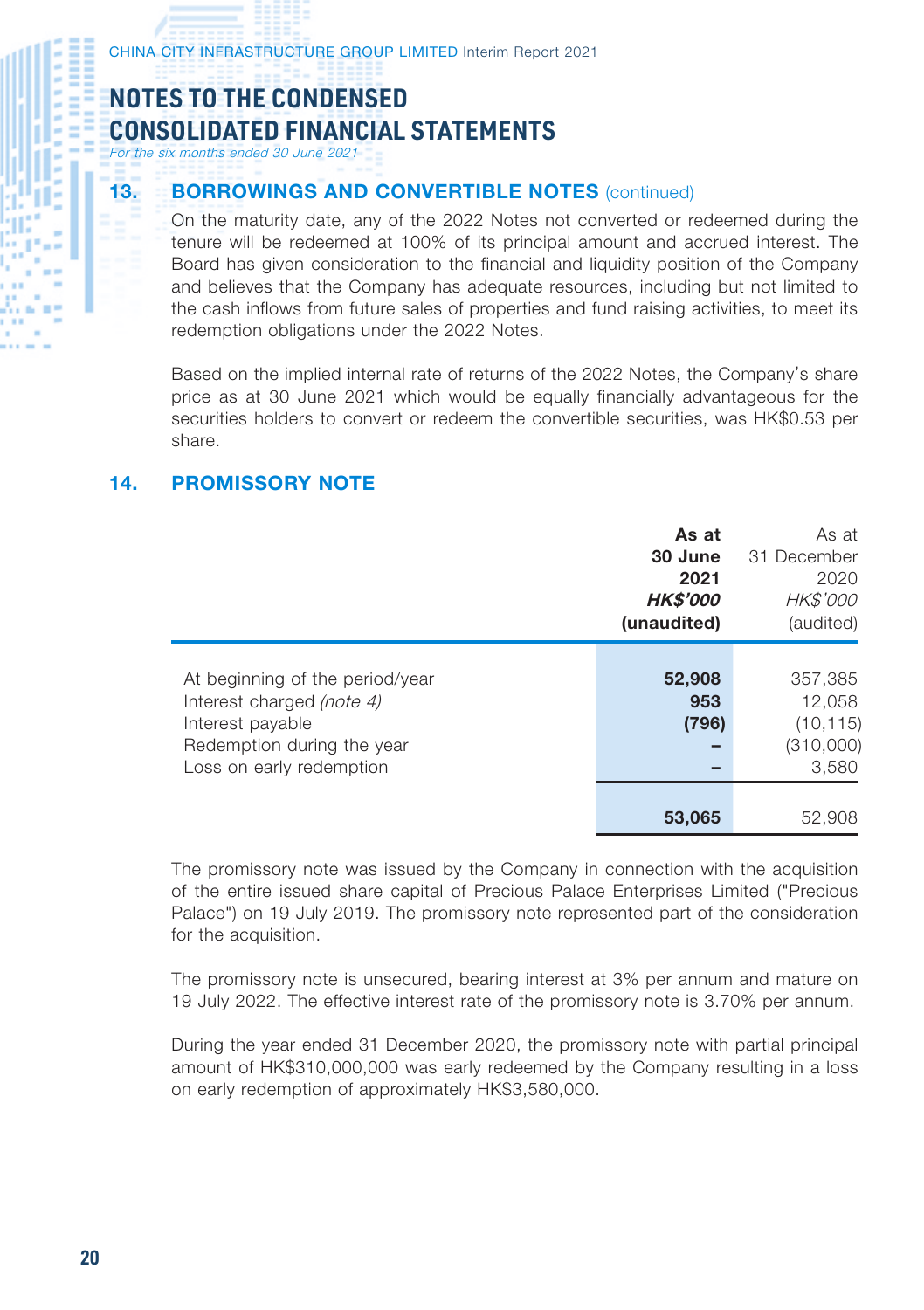For the six months ended 30 June 2021

# 15. TRADE AND OTHER PAYABLES

An aging analysis of the Group's trade payables at the end of the reporting period based on invoice date is as follows:

|                                        | As at<br>30 June<br>2021<br><b>HK\$'000</b><br>(unaudited) | As at<br>31 December<br>2020<br><b>HK\$'000</b><br>(audited) |
|----------------------------------------|------------------------------------------------------------|--------------------------------------------------------------|
| Within 90 days                         | 4,520                                                      | 508                                                          |
| 91 to 180 days                         |                                                            | 311                                                          |
| Over 180 days                          | 3,425                                                      | 7,322                                                        |
|                                        |                                                            |                                                              |
| Trade payables                         | 7,945                                                      | 8,141                                                        |
| Interest payables                      | 33,705                                                     | 37,235                                                       |
| Accrued expenses and other tax payable | 14,097                                                     | 9,441                                                        |
| Other payables                         | 87,923                                                     | 66,553                                                       |
|                                        |                                                            |                                                              |
|                                        | 143,670                                                    | 121,370                                                      |

Trade payables principally comprise of amounts outstanding for purchase of hotel consumables, construction materials and construction work of properties under development and investment properties.

The Directors consider that the carrying amount of trade and other payables approximate to their fair value.

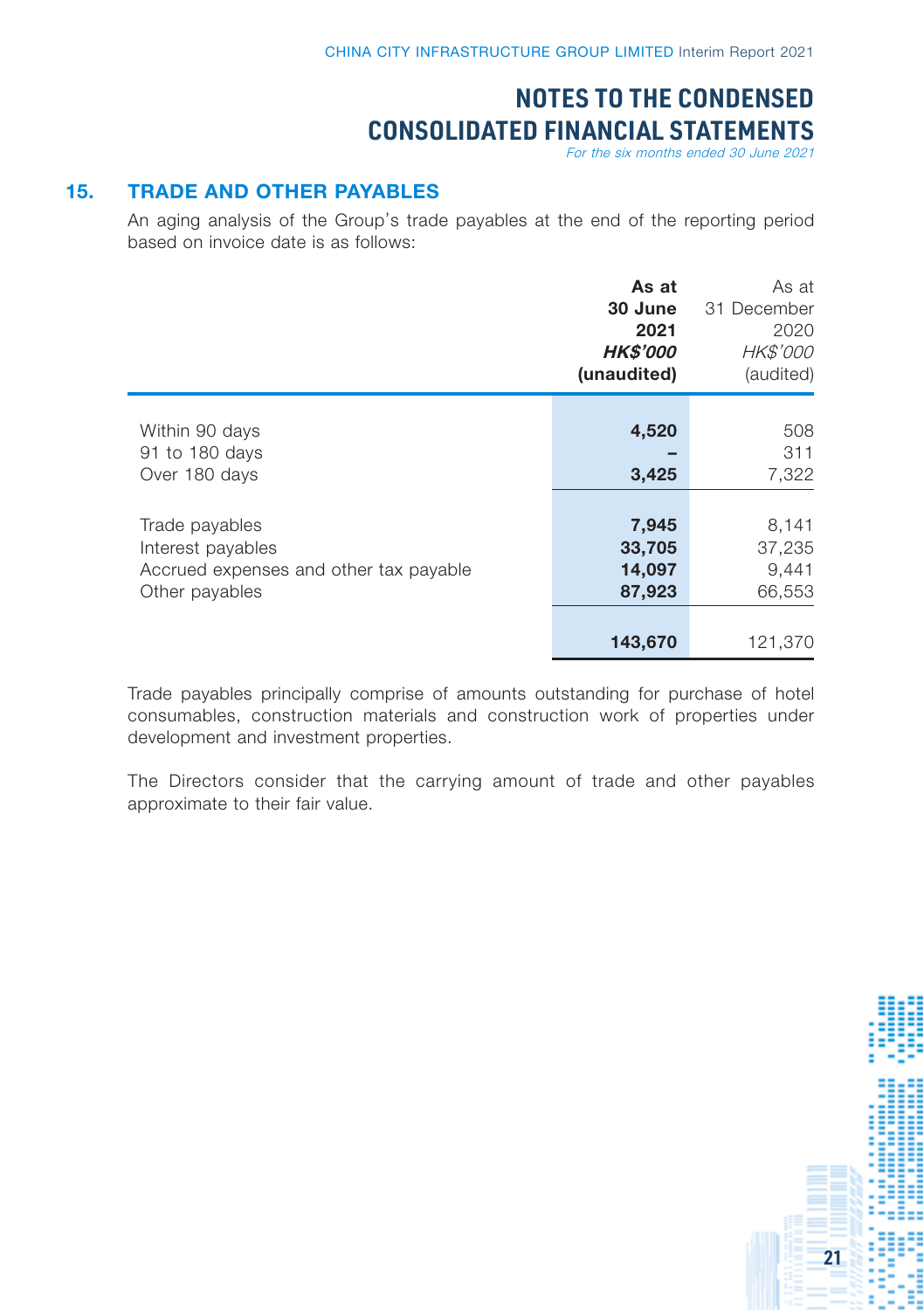CHINA CITY INFRASTRUCTURE GROUP LIMITED Interim Report 2021

# **NOTES TO THE CONDENSED CONSOLIDATED FINANCIAL STATEMENTS**

For the six months ended 30 June 2021

..

× in e

# 16. PLEDGE OF ASSETS

At the end of reporting period, the following assets were pledged by the Group to banks to secure general banking facilities granted to the Group, and their respective carrying amounts are as follows.

|                                                                              | As at<br>30 June<br>2021<br><b>HK\$'000</b><br>(unaudited) | As at<br>31 December<br>2020<br><b>HK\$'000</b><br>(audited) |
|------------------------------------------------------------------------------|------------------------------------------------------------|--------------------------------------------------------------|
| Investment properties situated in the PRC<br>Trade receivables from property | 1,117,111                                                  | 1,269,439                                                    |
| investment business                                                          |                                                            | 2,381                                                        |
| Pledged bank deposit                                                         | 99,203                                                     | 95,238                                                       |
|                                                                              | 1,216,314                                                  | 1,367,058                                                    |

# 17. CONTINGENT LIABILITIES AND COMMITMENTS

As at 30 June 2021 and 31 December 2020, the Group had no significant contingent liabilities and commitments.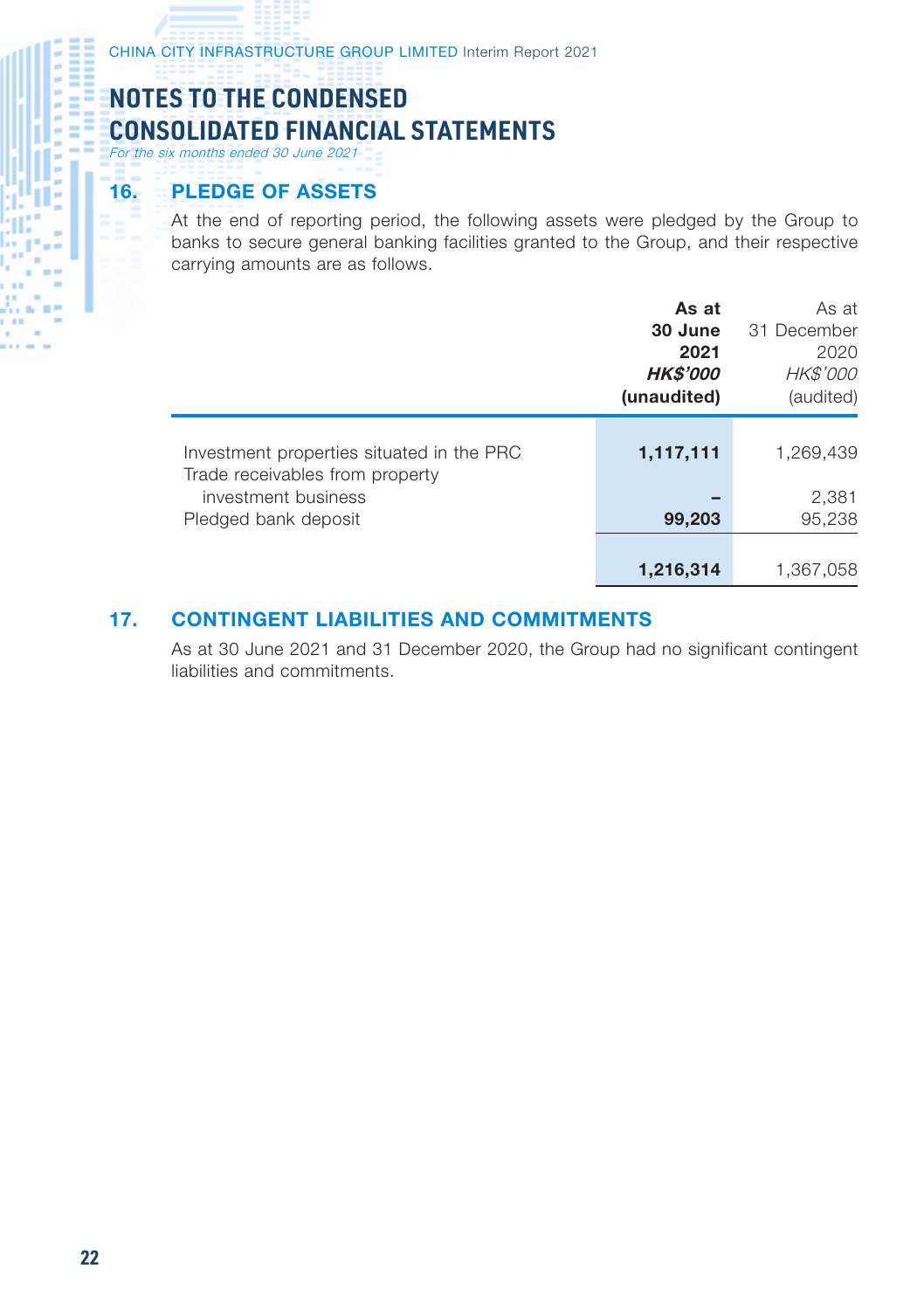# **MANAGEMENT DISCUSSION AND ANALYSIS**

The Group is engaged in property related business. In order to devote more resources to meet the strategic direction of the Group's business, the Group may sell the whole or a portion of Group's property portfolio depending on the market and market value of the property portfolio. In support of further business development of the Group, the management is actively looking for the potential projects which is compatible with the Group's principal activities.

#### BUSINESS REVIEW

#### The PRC Property Development Business

During the six months ended 30 June 2021 (the "Current Period"), there was no revenue arising from property development business, as compared to that of approximately HK\$8.0 million for the corresponding period in 2020. Aggregate gross floor area (the "GFA") sold for the Current Period was nil (six months ended 30 June 2020: 684.63 square meters ("sq.m.") and average selling price (the "ASP") for the Current Period was nil (six months ended 30 June 2020: HK\$11,685 per sq.m.).

#### The PRC Property Investment Business

Wuhan Future City Commercial Property Management Company Limited was formed by the Group to operate the Future City Shopping Centre ("Future City") owned by the Group. The Future City is located at Luo Shi Road South within close proximity to the Luoyu Road shopping belt and the Jiedao Kou station of metro line No. 2. As at 30 June 2021, the total leasable area of Future City is approximately 55,028 sq.m. with car park included. Future City is situated in the heart of business and commercial centre of Hongshan District in Wuhan City, convenient to East Lake, Wuhan University, Wuhan University of Technology and other landmarks. Future City now becomes a fashionable, dynamic and international shopping centre to cater for the growing demand from the surrounding business centres and university region (more than twenty universities and tertiary education institutions including Wuhan University and Wuhan University of Technology) with 1,000,000 students and residential consumers. As at 30 June 2021, the occupancy rate of Future city was approximately 91% (30 June 2020: 94%).

Hangzhou Mei Lai Commercial Property Management Company Limited was formed by the Group for the operation of the commercial part of Mei Lai International Centre in Yuhang district of Hangzhou. The commercial part has approximately 55,980.22 sq.m. with car park included. Mei Lai International Centre is located in new Central Business District in Yuhang district of Hangzhou and adjacent to the south station of Shanghai-Hangzhou High-Speed Railway and also the terminal of Hangzhou metro line No. 1, it is expected that Mei Lai International Centre can meet the increasing needs from residential and office customers nearby. During the year ended 31 December 2020, the Group completed the disposal of 70% interest in Northern Sea Development Limited for an aggregate consideration of approximately HK\$1.0 million, which was indirectly held Mei Lai International Centre.



Ì

₩

**SOURING** 

40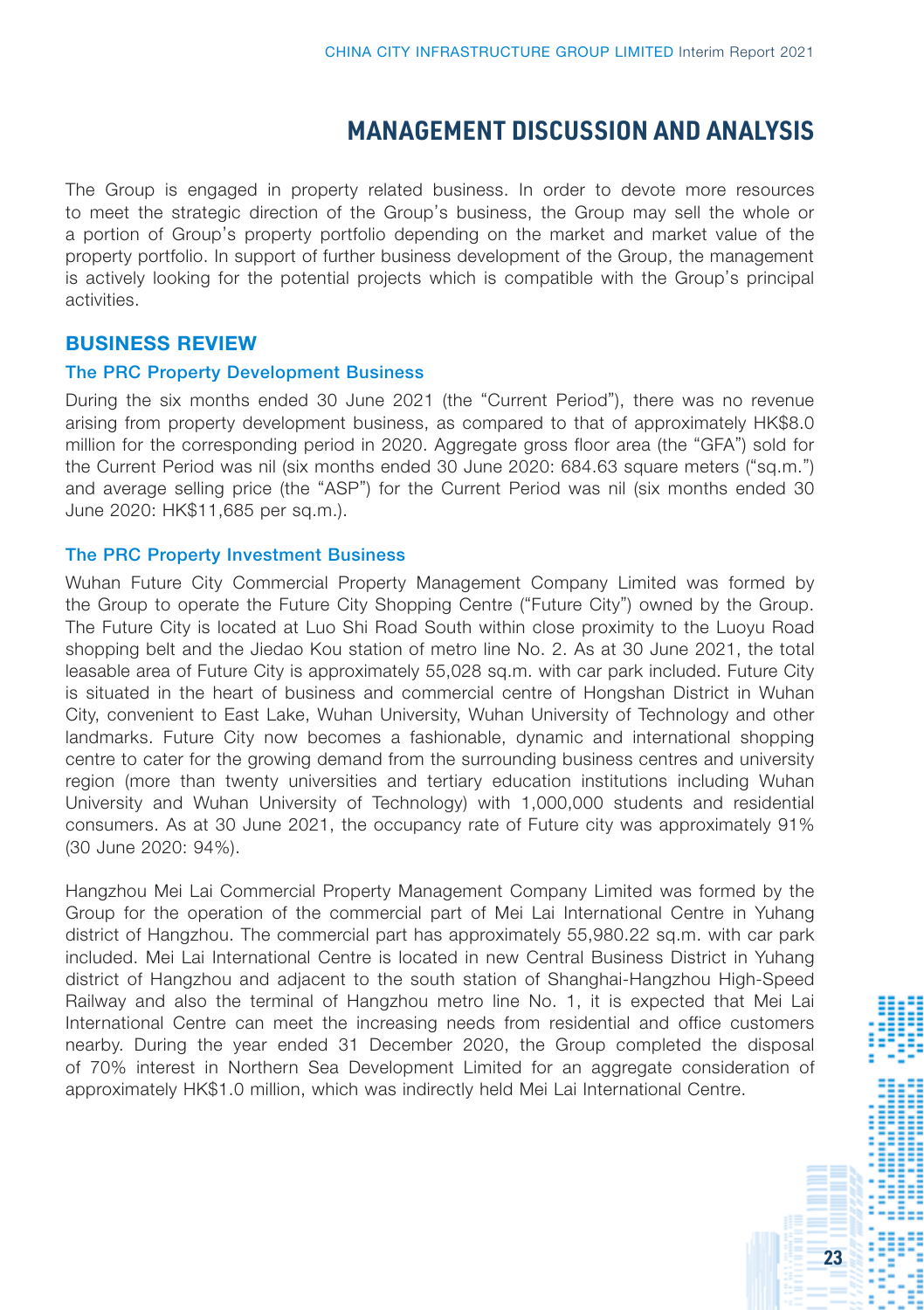# **MANAGEMENT DISCUSSION AND ANALYSIS MANAGEMENT DISCUSSION AND ANALYSIS**

The Group completed the acquisition of the entire issued share capital of Precious Palace Enterprises Limited ("Precious Palace") on 19 July 2019 for a total consideration of approximately HK\$795 million. Fengzhen Industrial Development (Shenzhen) Co. Limited, a company established in the PRC and an indirect wholly owned subsidiary of Precious Palace, is currently holding properties located in Longgang, Shenzhen, the PRC. The properties comprise property complex with land area of 14,971.1 sq.m. and total gross floor area of 36,875.72 square meters ("Longgang Properties). Longgang Properties are located in Longcheng Road, which is in close proximity of Shenzhen metro Line 3 of Nanlian station and Shuanglong station.

As at 30 June 2021, the aggregate fair value of the Future City and Longgang Properties held by the Group was approximately HK\$2,142.2 million. During the Current Period, the rental income generated from the investment properties was approximately HK\$22.4 million (six months ended 30 June 2020: approximately HK\$11.1 million) and the average occupancy rate was around 93.1% (30 June 2020: 83.5%).

#### The PRC Hotel Business

**CITIES** 

16.85

Wuhan Future City Hotel Management Company Limited\*, an indirectly wholly owned subsidiary of the Group, manages a business hotel ("Future City Hotel") with around 231 rooms, which is featured as one of the largest all suite business hotels in terms of room number in Central China. Easy access to the East Lake and universities and government authorities attracts travellers from different levels. Future City Hotel is well-equipped with function rooms and conference rooms to provide services of banquet and business conference and a team of hospitality professionals was recruited to deliver personalised services to customers.

During the Current Period, the revenue arising from Future City Hotel was approximately HK\$5.9 million (six months ended 30 June 2020: HK\$4.4 million) and the average occupancy rate is around 56% (six months ended 30 June 2020: 30%).

#### The PRC Property Management Business

Wuhan Future City Property Management Company Limited and Wuhan Chengji Commodity City Management Company Limited, the indirect wholly owned subsidiaries of the Company, provides residents and tenants with safe, modern, comfortable and high quality property management services. During the Current Period, the revenue generated from property management was approximately HK\$12.7 million (six months ended 30 June 2020: approximately HK\$6.6 million).

#### FINANCIAL REVIEW

#### **Revenue**

Revenue of the Group for the Current Period increased to approximately HK\$41.0 million (six months ended 30 June 2020: approximately HK\$30.2 million). The increase was mainly due to an increase in revenue from property investment business of approximately HK\$11.3 million. During the six months ended 30 June 2020, the Group responded to Hubei Provincial People's Government and SASAC's requests to aid enterprises in this difficult time and implemented measures to reduce rents and burdens. The Group waived three months' rent for the tenants of Future City in Wuhan accordingly in the six months ended 30 June 2020.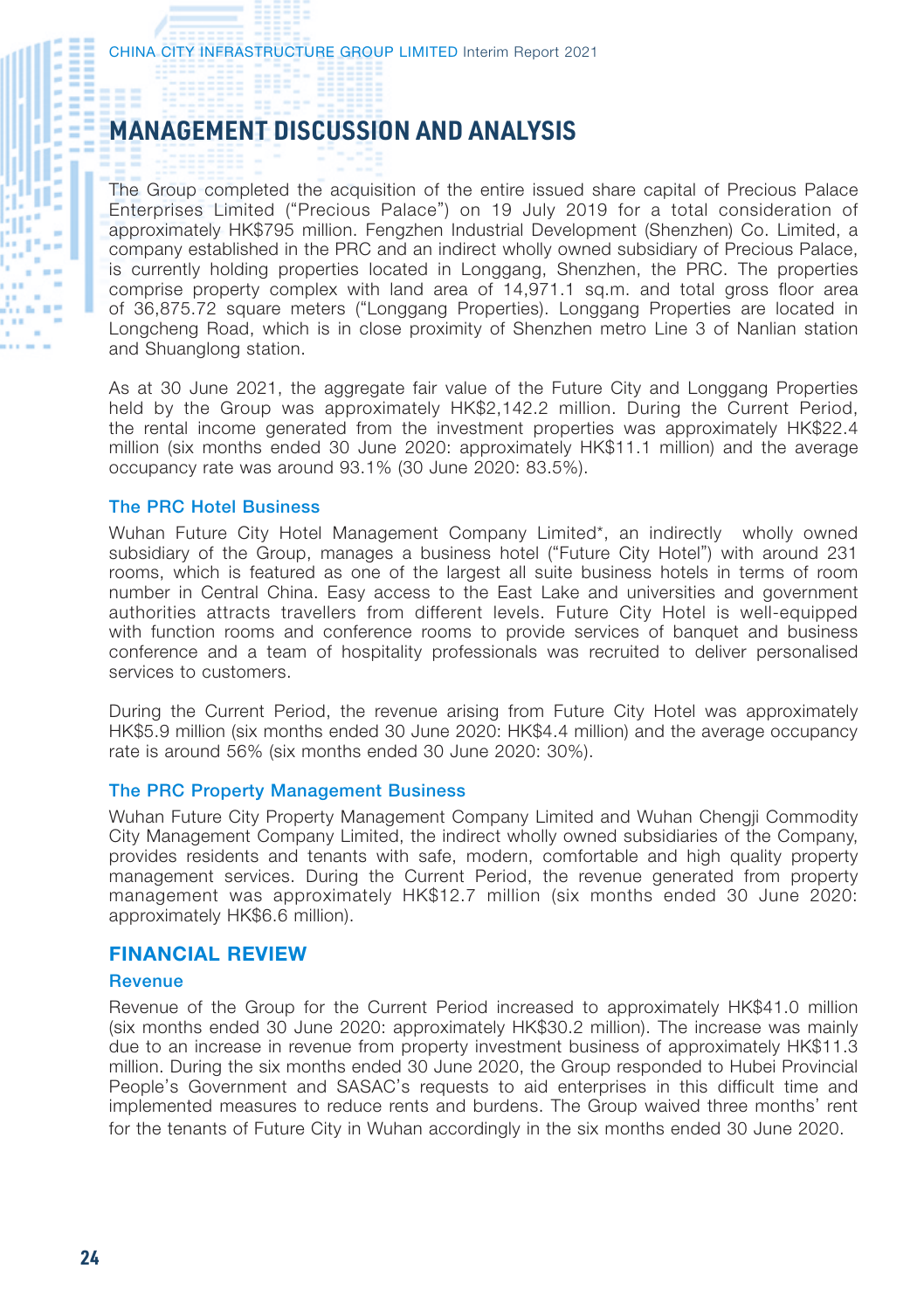# **MANAGEMENT DISCUSSION AND ANALYSIS**

Comparing the six months ended 30 June 2020 to the Current Period, revenue from property investment, hotel business and property management business increased from approximately HK\$11.1 million to approximately HK\$22.4 million, from approximately HK\$4.4 million to approximately HK\$5.9 million and from approximately HK\$6.6 million to approximately HK\$12.7 million respectively, whereas revenue from property development business decreased from approximately HK\$8.0 million to nil.

#### Cost of Sales

Cost of sales increased from approximately HK\$17.9 million for the six months ended 30 June 2020 to approximately HK\$18.8 million for the Current Period, primarily due to the increase in cost of the property investment business in the Current Period.

During the Current Period, the Group's cost of sales comprises of those from property development segment of nil (six months ended 30 June 2020: HK\$5.1 million), property investment segment of approximately HK\$5.4 million (six months ended 30 June 2020: HK\$1.0 million), hotel business of approximately HK\$6.1 million (six months ended 30 June 2020: HK\$4.9 million) and property management segment of approximately HK\$7.2 million (six months ended 30 June 2020: HK\$6.8 million).

#### Gross Profit and Gross Profit Margin

The gross profit increased from HK\$12.3 million for the six months ended 30 June 2020 to approximately HK\$22.3 million for the Current Period. The Group had a gross profit margin of 54.3% for the Current Period, as compared to 40.6% for the corresponding six months in 2020. The increase in the gross profit margin was primarily attributable to the improvement in the property management business, which suffered from a negative gross profit margin of 3% during the six months ended 30 June 2020, procured a positive gross margin of 43% during the Current Period.

#### Other Operating Income

Other operating income decreased to approximately HK\$0.5 million for the Current Period from approximately HK\$14.7 million for the corresponding six months in 2020. This decrease was primarily due to the decrease in interest income from loans to third party of approximately HK\$8.8 million, the decrease in exchange difference of approximately HK\$3.8 million and the decrease in gain on disposal of investment property of HK\$1.5 million during the Current Period.

#### Other Operating Expenses

Other operating expenses of the Group decreased from approximately HK\$44,000 for the six months ended 30 June 2020 to approximately HK\$26,000 for the Current Period.

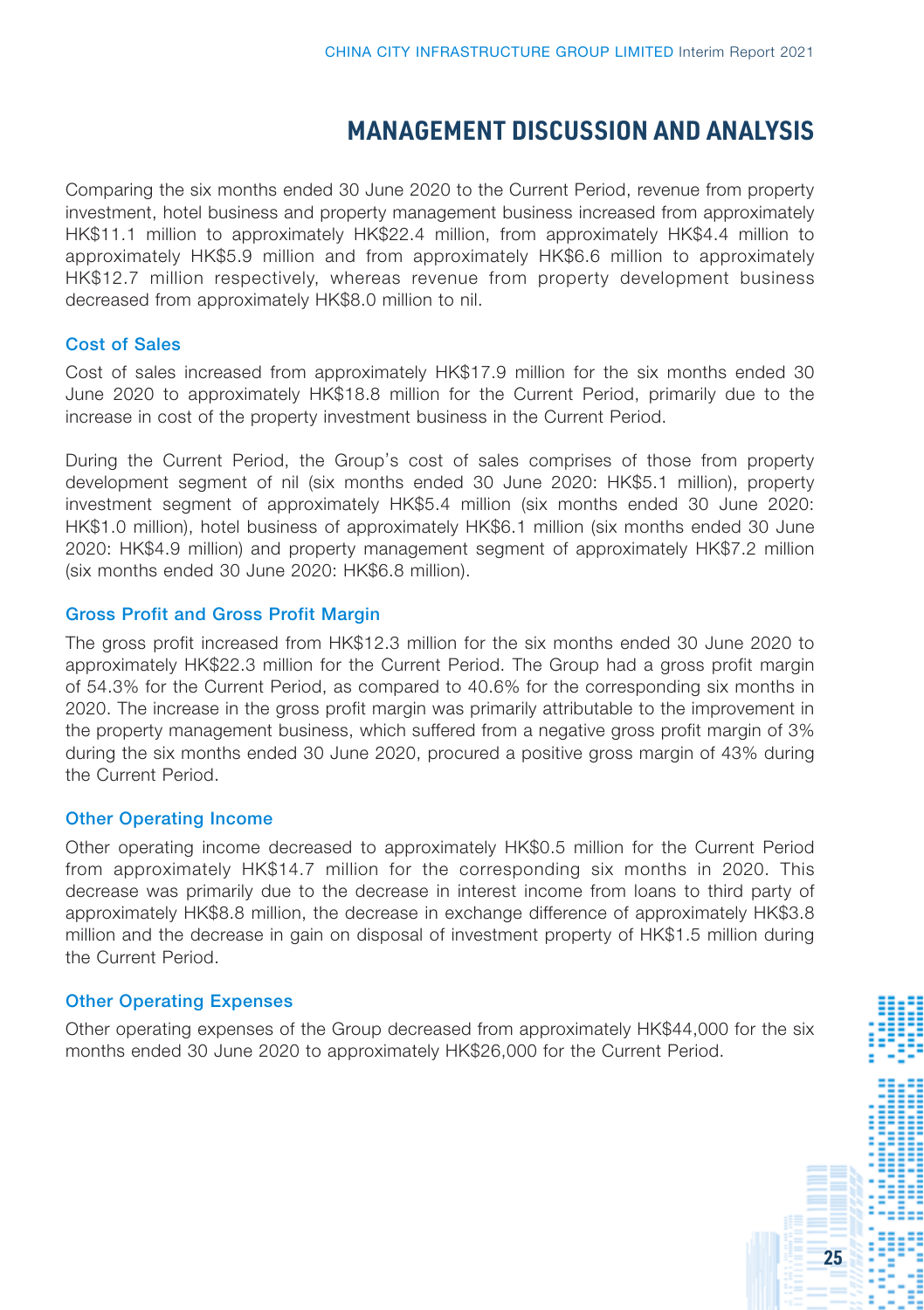# **MANAGEMENT DISCUSSION AND ANALYSIS MANAGEMENT DISCUSSION AND ANALYSIS**

#### Change in Fair Value of the Investment Properties

There was a net loss of approximately HK\$33.7 million for the Current Period arising from change in fair value of the investment property portfolio in the PRC held by the Group comparing to that of a net loss of approximately HK\$57.0 million for the six months ended 30 June 2020.

#### Selling and Distribution Expenses

The selling and distribution expenses decreased to approximately HK\$1.2 million for the Current Period from approximately HK\$1.6 million for the corresponding six months in 2020, primarily due to the decrease in advertising and promotion, and commission expenses for property sales and property investment business.

#### Administrative Expenses

The administrative expenses comprises of staff cost of approximately HK\$11.9 million, depreciation of property, plant and equipment and right-of-use assets of approximately HK\$1.9 million, legal and professional fee of approximately HK\$1.0 million and entertainment and travelling expenses of approximately HK\$1.2 million. The administrative expenses increased to approximately HK\$24.1 million for the Current Period from approximately HK\$22.7 million for the corresponding six months in 2020, primarily due to the increase in administrative expenses related to property investment business in the Current Period.

#### Finance Costs

The finance costs decreased to approximately HK\$45.3 million for the Current Period from approximately HK\$57.4 million for the corresponding six months in 2020 due to the decrease in imputed interest on promissory note of approximately HK\$5.5 million and decrease in interest expenses on bank loans and other borrowings of approximately HK\$7.2 million.

#### Income Tax Credit

The income tax credit for the Current Period was approximately HK\$8.4 million (six months ended 30 June 2020: approximately HK\$14.3 million). The amount was primarily attributable to the deferred tax credit arising from fair value loss in respect of investment properties revaluation during the Current Period.

#### Loss Attributable to Owners of the Company

The loss attributable to owners of the Company for the six months ended 30 June 2021 amounted to approximately HK\$73.1 million (six months ended 30 June 2020: approximately HK\$93.7 million). The decrease was mainly attributable to the decrease in fair value loss in respect of investment properties during the Current Period.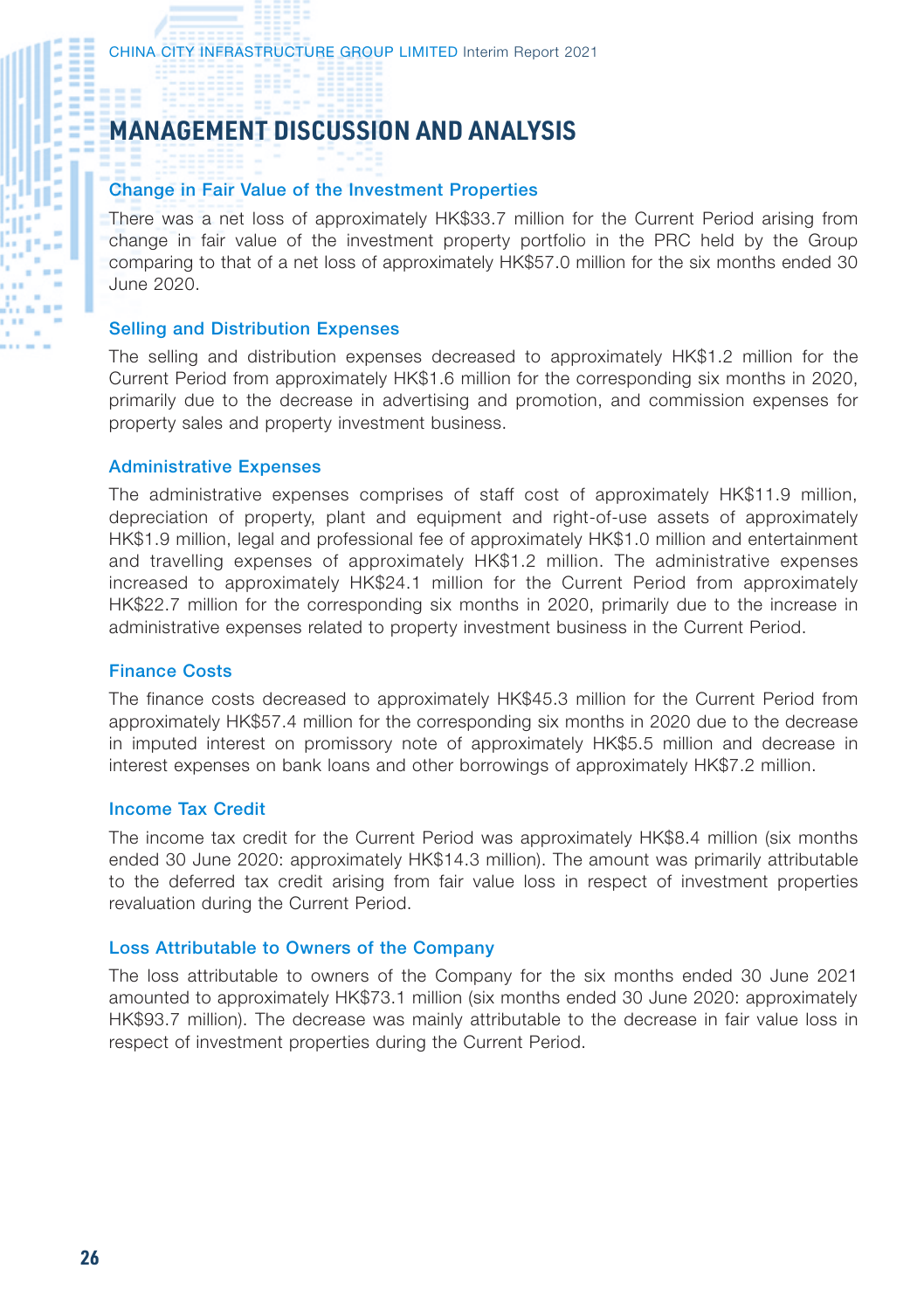# **MANAGEMENT DISCUSSION AND ANALYSIS**

#### Liquidity, Financial and Capital Resources

#### Cash Position

As at 30 June 2021, total bank balances and cash (including pledged bank deposit) of the Group amounted to approximately HK\$123.8 million (31 December 2020: HK\$122.4 million).

#### Borrowings and Charges on the Group's Assets

As at 30 June 2021, the Group's total debts included borrowings of approximately HK\$572.1 million (31 December 2020: HK\$547.0 million), liability component of convertible notes of approximately HK\$404.8 million (31 December 2020: HK\$393.8 million) and promissory notes of approximately HK\$53.1 million (31 December 2020: HK\$52.9 million). Amongst the borrowings, approximately HK\$113.3 million (31 December 2020: approximately HK\$89.6 million) was repayable within one year and approximately HK\$458.8 million (31 December 2020: approximately HK\$457.4 million) was repayable after one year. The convertible notes and promissory notes are due in July 2022.

At 30 June 2021, certain inventory of properties together with relevant land use rights and certain investment properties, trade receivables and bank deposit with an aggregate amounts of approximately HK\$1,216.3 million (31 December 2020: HK\$1,367.1 million) were pledged as security for certain banking facilities granted to the Group.

#### Gearing and Current Ratios

The gearing ratio was 83.1% as at 30 June 2021 (31 December 2020: 76.2%). The gearing ratio was measured by net debt (aggregated borrowings, convertible notes and promissory notes net of bank balances and cash and pledged bank deposit) over the equity attributable to owners of the Company. The current ratio (current assets divided by current liabilities) was 1.20 (31 December 2020: 1.37).

### OUTLOOK AND FUTURE PLAN

In second quarter of 2021, there are another round of COVID-19 cases around the world which stalled recovery of global economy. It may take more time to allow the economy to return to normal, the Group will therefore stay cautious. It is expected that the economic outlook and operating environment will remain challenging throughout the year 2021.

Looking into the second half of 2021, the Company is committed to steady recovery and restoring stable business performance. The Company will be actively seeking business opportunities to maintain its competitiveness in the market and create values to the shareholders. Also, the management will continue to monitor the development of the COVID-19 pandemic and its impact on the operations and results of the Group. The Company will also keep its shareholders updated and informed by way of announcements as and when appropriate.

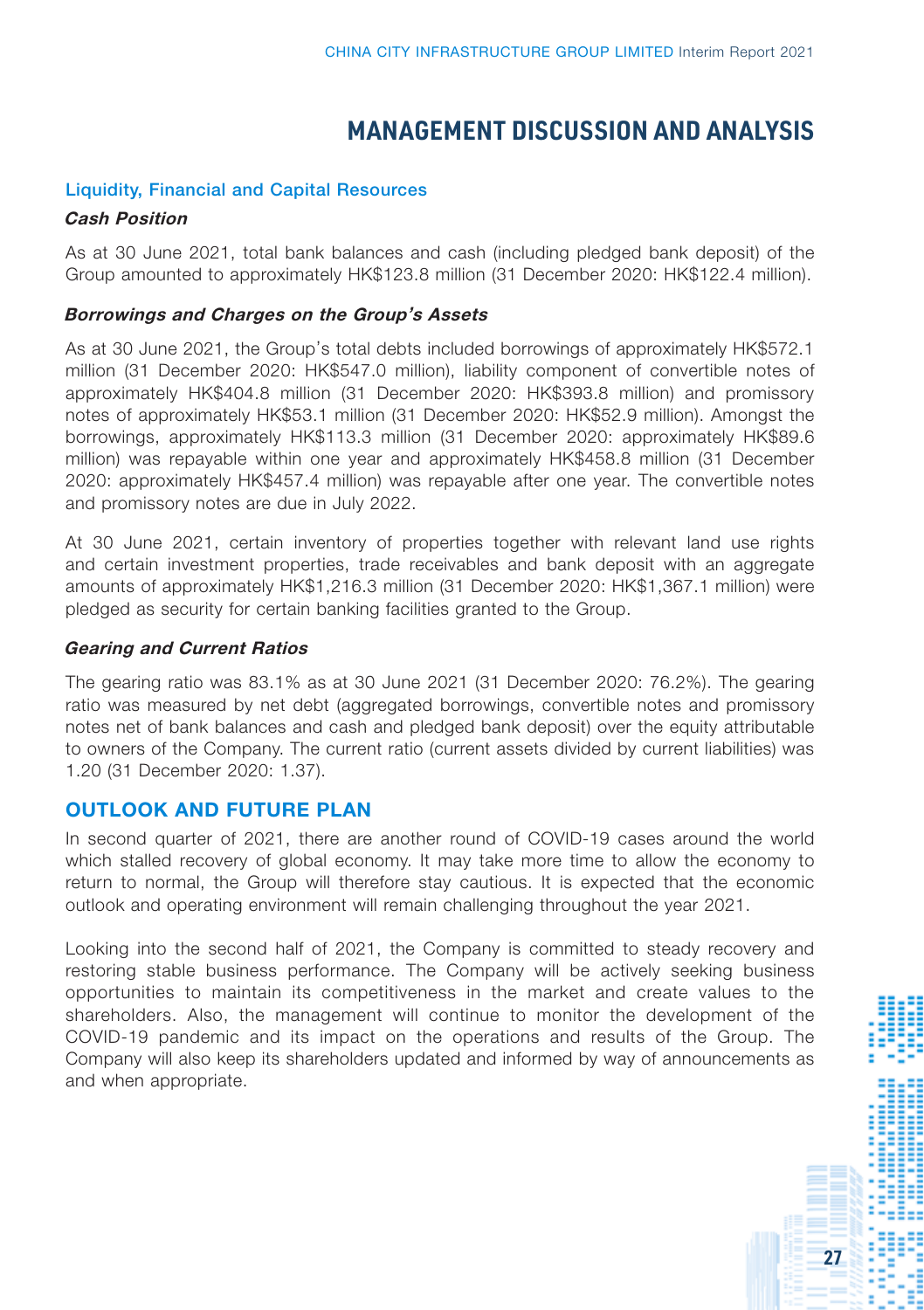# **DISCLOSURE OF INTERESTS DISCLOSURE OF INTERESTS**

#### DIRECTORS' AND CHIEF EXECUTIVES' INTERESTS AND SHORT POSITIONS IN THE SHARES, UNDERLYING SHARES AND DEBENTURES OF THE COMPANY OR ANY ASSOCIATED CORPORATIONS

As at 30 June 2021, the interests and the short positions of each Director and the chief executive of the Company in the shares, underlying shares and debentures of the Company and its associated corporations within the meaning of Part XV of the Securities and Futures Ordinance ("SFO"), as recorded in the register maintained by the Company required to be kept under Section 352 of the SFO, or as otherwise notified to the Company and the Stock Exchange pursuant to the Model Code for Securities Transactions by Directors of Listed Companies ("Model Code") were as follows:

#### (i) Long positions in shares at 30 June 2021

| Name of Director | Capacity         | Notes | Number of<br>underlying<br>shares | Approximate<br>percentage of<br>shareholding |
|------------------|------------------|-------|-----------------------------------|----------------------------------------------|
| Mr. Li Chao Bo   | Beneficial owner | (1)   | 738.992.000                       | 23.62%                                       |
| Mr. Ji Jiaming   | Beneficial owner | (2)   | 100,000,000                       | 3.20%                                        |

Notes:

Ï

16.85 . ..

- (1) Mr. Li Chao Bo is the sole beneficial owner of Linkway Investment Holdings Limited and Asia Unite Limited which in turn owns 728,912,000 shares and 10,080,000 shares of the Company respectively. Mr. Li Chao Bo was appointed as the Chairman and an Executive Director of the Company with effect from 31 March 2016, and as the chief executive officer of the Company from 31 May 2018 to 17 December 2019.
- (2) Mr. Ji Jiaming holds 50% of Double Joy Developments Limited and is a director of Double Joy Developments Limited, which in turn owns 100,000,000 shares of the Company. Mr. Ji Jiaming was appointed as an Executive Director of the Company with effect from 21 July 2017.

Save as disclosed above, at 30 June 2021, none of the Directors or chief executives of the Company had or was deemed to have any interests or short positions in shares, underlying shares or debentures of the Company and its associated corporations as recorded in the register required to be maintained under Section 352 of Part XV of the SFO or as otherwise notified to the Company and the Stock Exchange pursuant to the Model Code.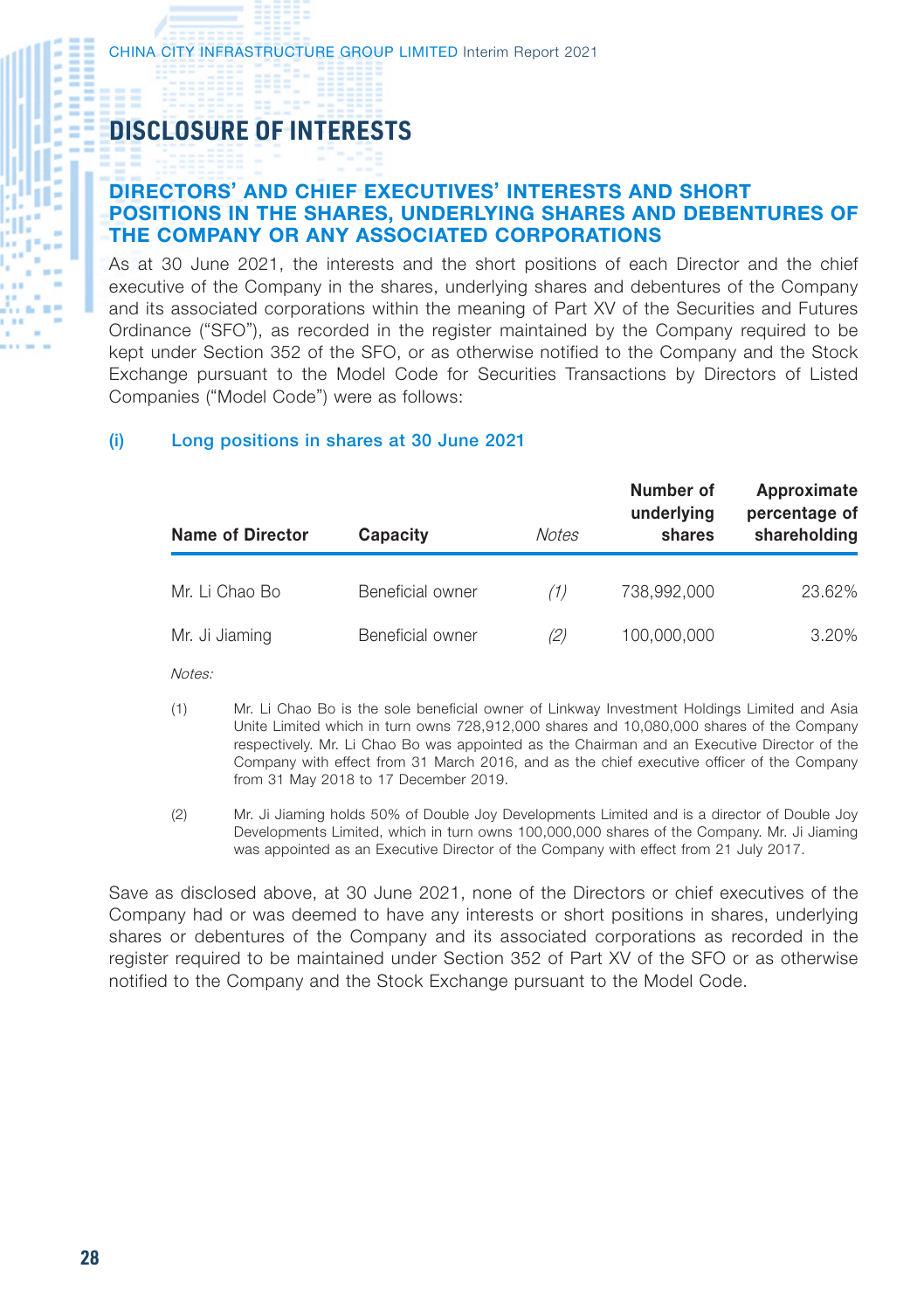# **DISCLOSURE OF INTERESTS**

### SHARE OPTIONS

The following table discloses movements in the Company's share options during the period.

|            |               |                                    |                          | Number of share options    |                                 |                                   |                                        |                                |                          |
|------------|---------------|------------------------------------|--------------------------|----------------------------|---------------------------------|-----------------------------------|----------------------------------------|--------------------------------|--------------------------|
| Category   | Date of grant | <b>Exercise</b><br>price<br>(HK\$) | <b>Exercise period</b>   | As at<br>1 January<br>2021 | Granted<br>during<br>the period | Exercised<br>durina<br>the period | <b>Expired</b><br>during<br>the period | Lapsed<br>during<br>the period | As at<br>30 June<br>2021 |
| Consultant | 29/05/2013    | 0.64                               | 29/05/2013 to 28/05/2023 | 3.000.000                  |                                 |                                   |                                        | $\overline{\phantom{a}}$       | 3,000,000                |
| Consultant | 16/06/2015    | 0.88                               | 16/06/2015 to 15/06/2025 | 5.000.000                  |                                 |                                   |                                        | $\overline{\phantom{a}}$       | 5,000,000                |
| Consultant | 25/06/2015    | 0.91                               | 25/06/2015 to 24/06/2025 | 20.445.948                 |                                 |                                   |                                        |                                | $-20,445,948$            |
|            |               |                                    |                          | 28.445.948                 |                                 |                                   |                                        |                                | $-28.445.948$            |

Saved as disclosed above, at no time during the period ended 30 June 2021 was the Company or any of its subsidiaries a party to any arrangements to enable the Directors to acquire benefits by means of the acquisition of shares in, or debentures of, the Company or any other body corporate, and none of the Directors, chief executive of the Company or their spouses or children under the age of 18, had any right to subscribe for the securities of the Company, or had exercised any such right.

On 18 June 2013, the shareholders of the Company at the annual general meeting approved the adoption of a new share option scheme (the "New Scheme") and the termination of the old share option scheme (the "Old Scheme") which was adopted by the Company on 3 June 2003. The New Scheme will expire on 17 June 2023. Option granted under the Old Scheme prior to such termination will continue to be valid and exercisable in accordance with the rules of the Old Scheme.

Under the current refreshed mandate limit of the New Scheme, the share options carrying the rights to subscribe for 312,827,854 shares (representing approximately 10% of issued share capital of the Company as at 3 June 2021 (the date of annual general meeting)) were available for granting by the Company as at 30 June 2021.

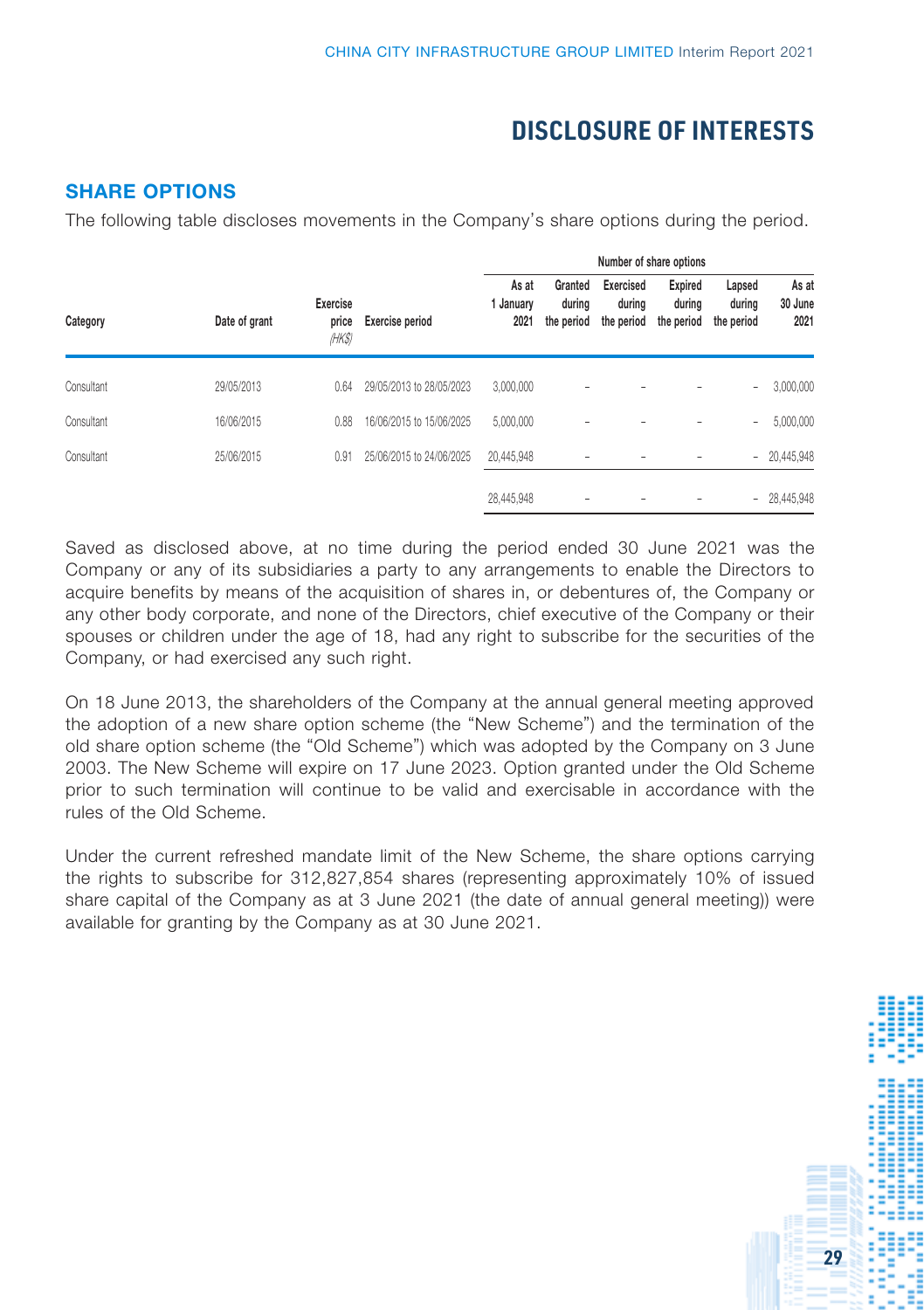**DISCLOSURE OF INTERESTS DISCLOSURE OF INTERESTS**

1549

**CALLE** 

### SUBSTANTIAL SHAREHOLDERS' INTERESTS AND SHORT POSITIONS IN THE SHARES AND UNDERLYING SHARES OF THE COMPANY

The register of substantial shareholders of the Company maintained under Section 336 of the SFO shows that as at 30 June 2021, the Company had been notified of the following substantial shareholders' interests and short positions in the shares and underlying shares of the Company, being 5% or more of the Company's issued share capital.

#### (i) Long positions in the shares at 30 June 2021

| Name of substantial<br>Shareholder                                            |     | Capacity/<br>Notes Nature of interest                         | Number of<br>ordinary<br>shares | Approximate<br>percentage of<br>shareholding |
|-------------------------------------------------------------------------------|-----|---------------------------------------------------------------|---------------------------------|----------------------------------------------|
| Linkway Investment<br>Holdings Limited<br>("LIHL")                            | (1) | Beneficial owner and<br>interest of controlled<br>corporation | 728,912,000                     | 23.30%                                       |
| Good Outlook<br>Investments Limited                                           | (2) | Beneficial owner and<br>interest of controlled<br>corporation | 215,683,681                     | 6.89%                                        |
| China Financial<br>International<br>Investments Limited<br>("CFILL")          | (3) | Beneficial owner                                              | 698,079,429                     | 22.32%                                       |
| China Financial<br>International<br>Investments and<br>Managements<br>Limited | (4) | Investment manager                                            | 196,735,429                     | 6.29%                                        |
| Capital Focus Asset<br>Management Limited                                     | (4) | Investment manager                                            | 196,735,429                     | 6.29%                                        |
| Fu Lam Wu                                                                     | (5) | Beneficial owner                                              | 200,000,000                     | 6.39%                                        |

### (ii) Long positions in the underlying shares as at 30 June 2021

| Name of substantial<br><b>Shareholder</b> |     | Capacity/<br>Notes Nature of interest | Number of<br>ordinary<br>shares | Approximate<br>percentage of<br>shareholding |
|-------------------------------------------|-----|---------------------------------------|---------------------------------|----------------------------------------------|
| <b>Sky Climber</b><br>Development Limited | (6) | Beneficial owner                      | 863,000,000                     | 27.59%                                       |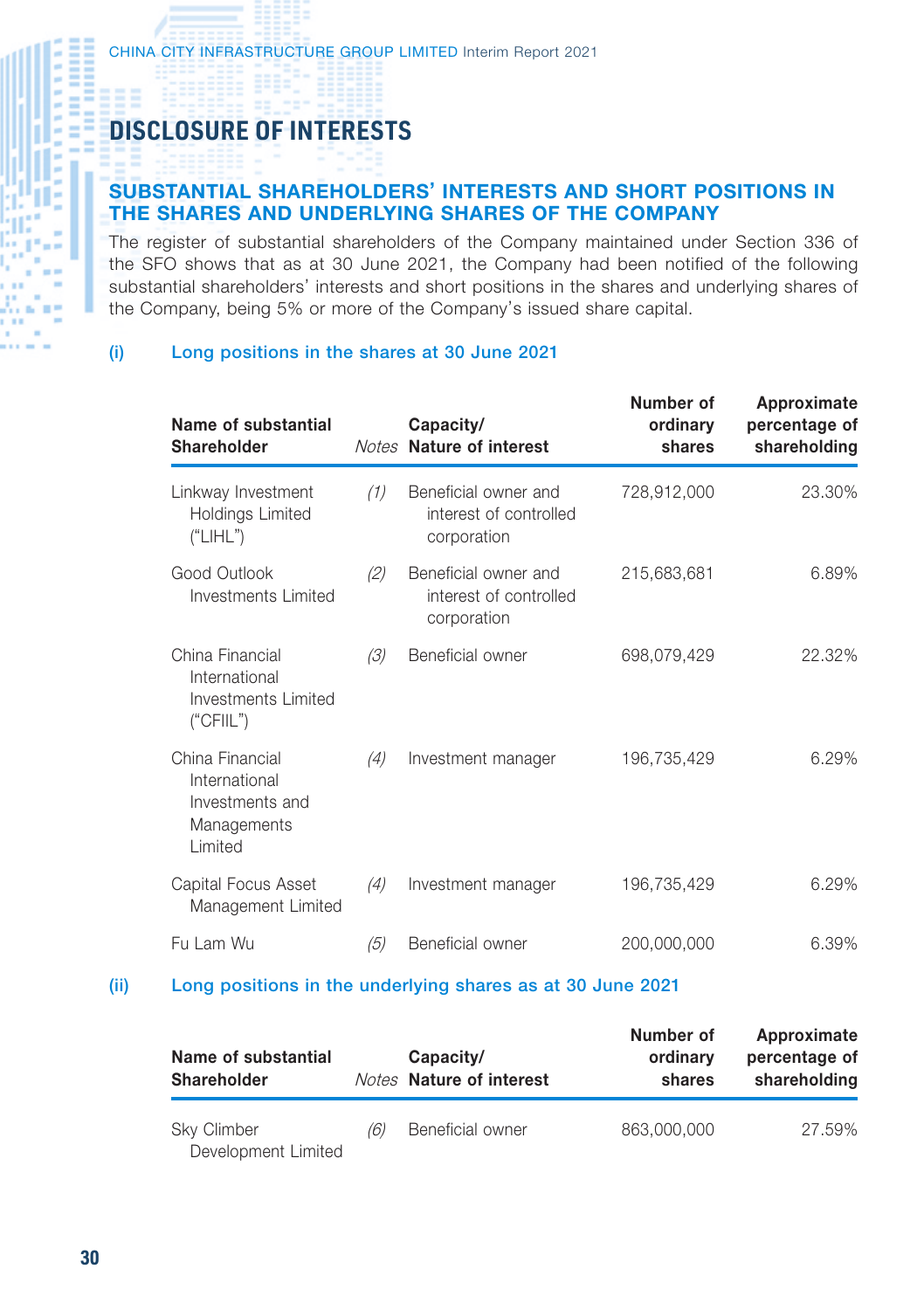# **DISCLOSURE OF INTERESTS**

# SUBSTANTIAL SHAREHOLDERS' INTERESTS AND SHORT POSITIONS IN THE SHARES AND UNDERLYING SHARES OF THE COMPANY (continued)

Notes:

- (1) These Shares were held by LIHL. Mr. Li Chao Bo ("Mr. Li") is the sole beneficial owner of LIHL. Mr. Li has beneficially interested in the said Shares.
- (2) The company is a company incorporated in the British Virgin Island with limited liability.
- (3) These Shares were held by CFIIL (Stock Code: 721). Therefore, CFIIL have beneficially interested in the said Shares.
- (4) These Shares were held by CFIIL. China Financial International Investments and Managements Limited ("CFIIM") is 51% owned by Capital Focus Asset Management Limited ("Capital Focus") and 29% by owned CFIIL. Accordingly, for the purposes of the SFO, CFIIM and Capital Focus are deemed to have the same interests in the Company as CFIIL, being in the capacity of investment manager of CFIIL.
- (5) She is an independent third party.
- (6) Convertible notes in the principal amount of HK\$431,500,000 carrying the rights to subscribe for Shares at conversion price of HK\$0.50 per share was issued by the Company to Sky Climber Development Limited ("Sky Climber") on 19 July 2019. Mr. Yang Zhixiong ("Mr. Yang") is the sole beneficial owner of Sky Climber. Therefore, Mr. Yang has beneficially interested in the said Shares. If the conversion rights attached to the convertible notes had been fully exercised, 863,000,000 Shares would be issued at the conversion price of HK\$0.50 per share.

Save as disclosed above, the Company has not been notified by any persons or corporations, other than the Directors or chief executives of the Company, who had interests or short positions in the shares or underlying shares of the Company as recorded in the register required to be kept by the Company pursuant to Section 336 of Part XV of the SFO as at 30 June 2021.

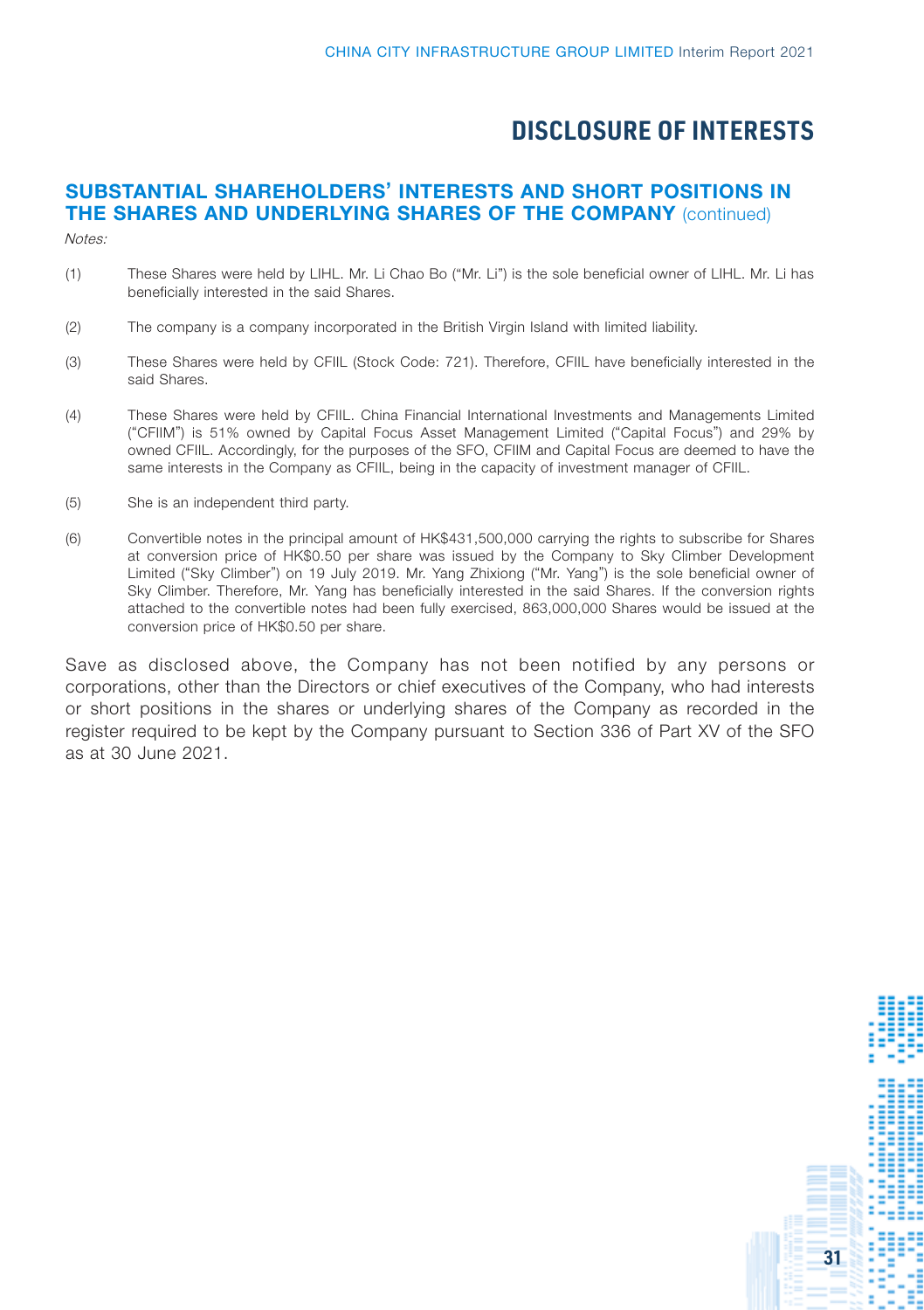# **CORPORATE GOVERNANCE CORPORATE GOVERNANCE**

### COMPLIANCE WITH CODE ON CORPORATE GOVERNANCE

During the six months ended 30 June 2021, the Company has applied the principles of, and complied with, the applicable code provisions of the Corporate Governance Code and Corporate Governance Report (the "CG Code") (previously known as Code on Corporate Governance Practices) as set out in Appendix 14 of the Listing Rules, except for certain deviations which are summarised below:

#### (1) Code Provision A.1.3

**CALL 1979** 

Under this code provision A.1.3, notice of at least 14 days should be given of a regular board meeting to give all directors an opportunity to attend. For all other board meetings, reasonable notice should be given. Although the ad-hoc meetings of the Board were convened when the circumstances required, sufficient notices were given for the meetings to all directors pursuant to the articles of association of the Company.

#### (2) Code Provision A.4.2

Under this code provision A.4.2, every director should be subject to retirement by rotation at least once every three years. According to the Articles, at each annual general meeting, one third of the Directors shall retire from office by rotation provided that notwithstanding anything therein, the chairman of the Board (the "Chairman") shall not be subject to retirement by rotation or taken into account in determining the number of directors to retire. As continuation is a key factor to the successful long term implementation of business plans, the Board believes that the roles of the chairman provide the Group with strong and consistent leadership and allow more effective planning and execution of long-term business strategy. As such, the Board is of the view that the Chairman should not be subject to retirement by rotation.

Except as stated above, the Company has continued to comply with the applicable code provisions of the CG Code.

#### MODEL CODE FOR SECURITIES TRANSACTIONS BY DIRECTORS

The Board has adopted the Model Code set out in Appendix 10 of the Listing Rules (as amended from time to time by the Stock Exchange) as its own code of conduct for regulating securities transactions by Directors of the Company.

Having made specific enquiry of all the Directors, all the Directors confirmed that they have complied with the required standards set out in the Model Code throughout the Current Period.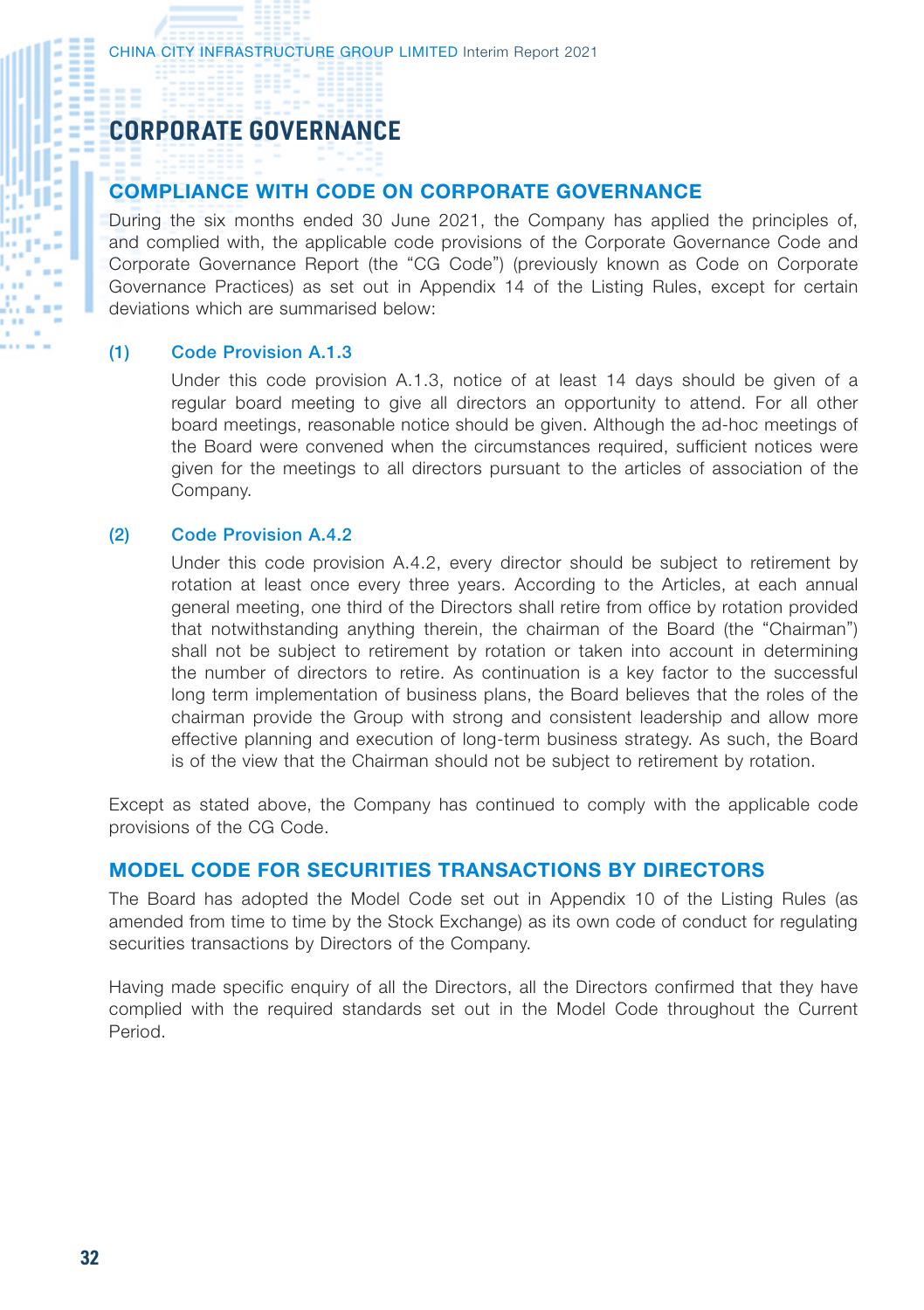# **OTHER INFORMATION**

#### EMPLOYEES AND REMUNERATION POLICIES

As at 30 June 2021, the total number of employees stood at approximately 183 (30 June 2020: 215). Total staff costs for the Current Period was approximately HK\$15.1 million (six months ended 30 June 2020: approximately HK\$14.6 million). The Group offers its workforce comprehensive remuneration and employees' benefits packages.

#### INTERIM DIVIDEND

The Board resolved that the Company would not declare the payment of an interim dividend for the Current Period (six months ended 30 June 2020: Nil).

### PURCHASE, SALE AND REDEMPTION OF THE COMPANY'S SHARES

During the Current Period, neither the Company nor any of its subsidiaries has purchased, sold or redeemed any of the Company's ordinary shares.

## FUTURE PLANS RELATING TO MATERIAL INVESTMENT OR CAPITAL ASSET

The Group had not executed any agreement in respect of material investment or capital asset and did not have any further plans relating to material investment or capital asset as at the date of this report. Nonetheless, if any potential investment opportunity arises in the coming future, the Group will perform feasibility studies and prepare implementation plans to consider whether it is beneficial to the Group and the shareholders of the Company as a whole.

#### Significant Investment

The Group had no significant investment held as at 30 June 2021.

#### Material Acquisition and Disposal of Subsidiaries, Associates and Joint Ventures

The Group did not have any material acquisition or disposal of subsidiaries, associates and joint ventures during the Current Period.

### EVENTS AFTER THE REPORTING PERIOD

The Group has no significant events after the Current Period up to the date of this report.